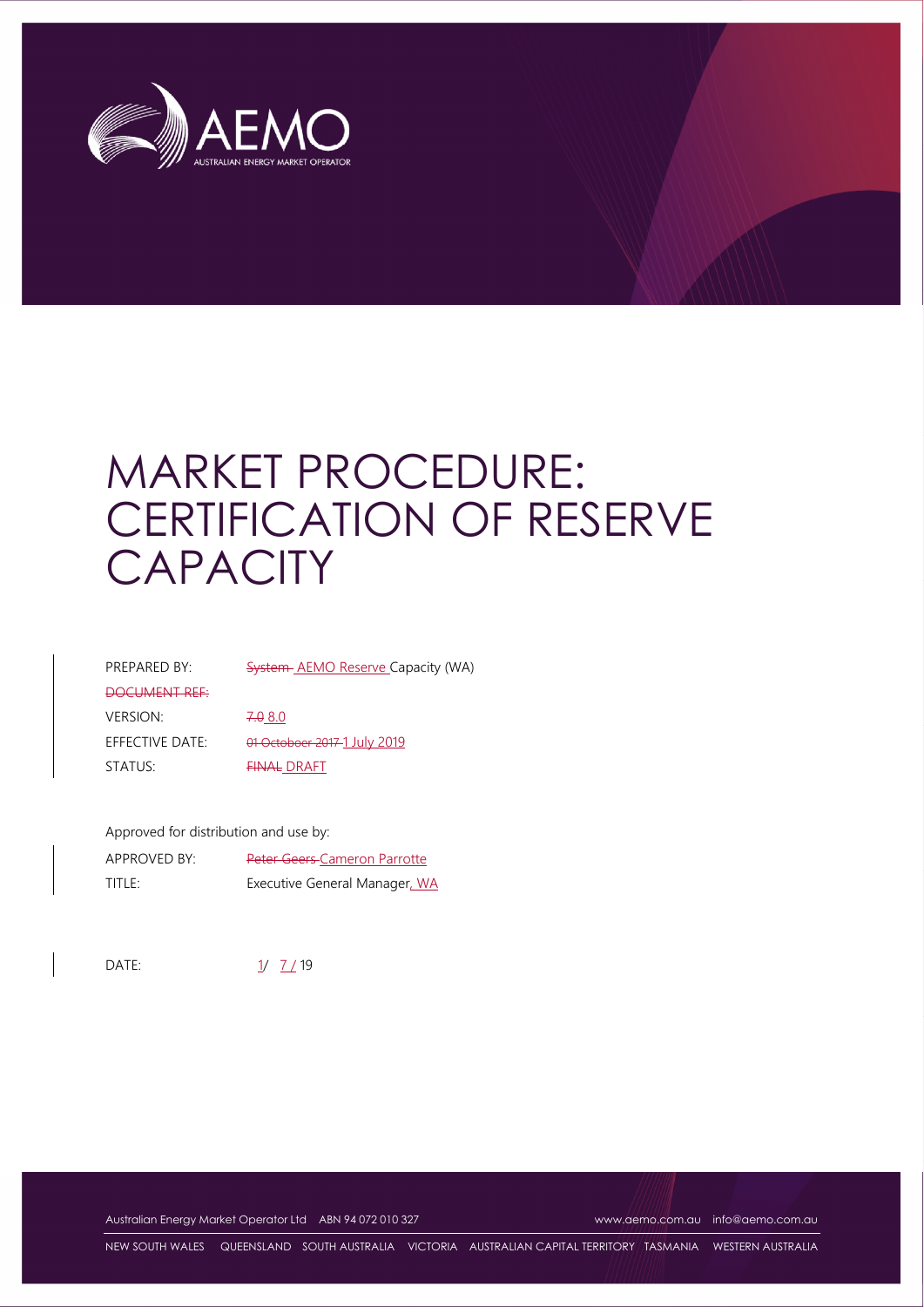

# **VERSION RELEASE HISTORY**

| Version | <b>Effective Date</b> | <b>Summary of Changes</b>                                                                                                                                                                                                                                                                                                                        |
|---------|-----------------------|--------------------------------------------------------------------------------------------------------------------------------------------------------------------------------------------------------------------------------------------------------------------------------------------------------------------------------------------------|
| 1.0     | 21 September 2006     | First Issue - Market Procedure for Certification of Reserve Capacity                                                                                                                                                                                                                                                                             |
| 2.0     | 27 June 2008          | Amendments to Market Procedure resulting from PC_2008_04                                                                                                                                                                                                                                                                                         |
| 3.0     | 15 December 2010      | Amendments to Market Procedure resulting from PC_2009_04                                                                                                                                                                                                                                                                                         |
| 4.0     | 18 March 2013         | Amendments to Market Procedure resulting from PC_2012_07                                                                                                                                                                                                                                                                                         |
| 5.0     | 1 January 2015        | Amendments to Market Procedure resulting from PC_2013_06                                                                                                                                                                                                                                                                                         |
| 6.0     | 30 November 2015      | Changes resulting from the transfer of functions from the IMO to AEMO                                                                                                                                                                                                                                                                            |
| 7.0     | 1 October 2017        | Amendments to Market Procedure resulting from AEPC_2017_04                                                                                                                                                                                                                                                                                       |
| 8.0     | 1 July 2019           | Amendments to Market Procedure resulting from AEPC 2019 06 relating to:<br>Rule Change Proposal RC 2014 06 Removal of Resource Plans and<br>Dispatchable Loads.<br>Transfer to revised AEMO Procedure template, formatting amendments<br>and minor amendments to align with the current WEM Rules (e.g.<br>update clause references and wording) |

 $\overline{\phantom{a}}$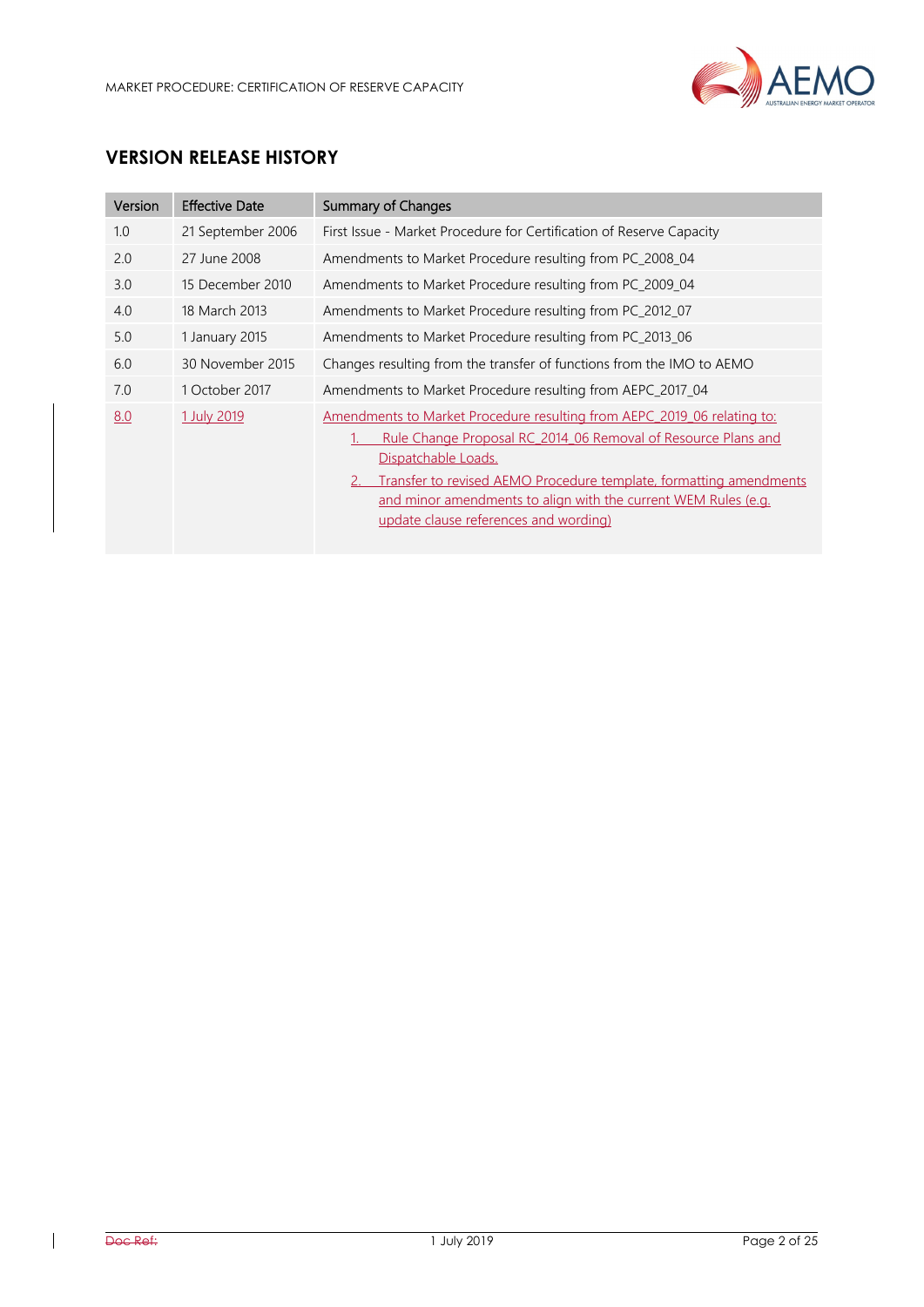

#### **CONTENTS**

|           | <b>INTRODUCTION</b>                                                                                                                                                                                                                  | $\overline{5}$ |
|-----------|--------------------------------------------------------------------------------------------------------------------------------------------------------------------------------------------------------------------------------------|----------------|
| 1.1.      | Purpose and scope<br><u> 1989 - Johann Stoff, amerikansk politiker (d. 1989)</u>                                                                                                                                                     | $\overline{5}$ |
| 1.2.      | Definitions and interpretation entitled and interpretation                                                                                                                                                                           | $\overline{5}$ |
| 1.3.      | <b>Related Documents</b><br><u> 1980 - Jan Samuel Barbara, martin di</u>                                                                                                                                                             |                |
| 2.        | <b>MODIFICATION OF TIMEFRAMES</b>                                                                                                                                                                                                    | 9              |
| з.        | APPLICATIONS FOR CERTIFICATION OF RESERVE CAPACITY                                                                                                                                                                                   | <u>9</u>       |
| 3.1.      | Submission of applications                                                                                                                                                                                                           | 9              |
| 3.2       | Specific requirements for Early Certified Reserve Capacity                                                                                                                                                                           | 11             |
| 4.        | PROCESSING OF APPLICATIONS FOR CERTIFICATION OF RESERVE CAPACITY                                                                                                                                                                     | 11             |
| 4.1       | Acknowledgement of application                                                                                                                                                                                                       | 11             |
| 4.2       | Data accuracy and sufficiency assessment                                                                                                                                                                                             | 11             |
| 4.3.      | Assessment of application where Facility has previously been assigned Conditional Certified                                                                                                                                          |                |
|           | Reserve Capacity <b>Example 2018</b> Reserve Capacity                                                                                                                                                                                | 12             |
| 4.4.      | Timing assessment<br><u> 1980 - Jan Samuel Barbara, martin din shekara ta 1980 - An tsara tsara tsara tsara tsara tsara tsara tsara ts</u>                                                                                           | 13             |
| 4.5.      | Constrained Access Entitlement assessment and all and all and all and all and all and all and all and all and a                                                                                                                      | 14             |
| 4.6.      | Outage assessment<br><u> 1980 - Johann Barn, mars ann an t-Amhain Aonaich an t-Aonaich an t-Aonaich ann an t-Aonaich ann an t-Aonaich</u>                                                                                            | 15             |
| 4.7.      | Balancing Facility Requirements <b>Container and Container and Container and Container and Container and Container</b>                                                                                                               | 16             |
| 4.8.      | Facilities sharing a Declared Sent Out Capacity <b>Starting Contract Control Contract Contract Control Control Control Control Control Control Control Control Control Control Control Control Control Control Control Control C</b> | 17             |
| 4.9.      | Facility specific assessment and the control of the control of the control of the control of the control of the control of the control of the control of the control of the control of the control of the control of the contr       | 17             |
| 4.10.     | Notifications regarding Certified Reserve Capacity Material Community Control of the Material Community Control of the United States of the United States of the United States of the United States of the United States of th       | <u>18</u>      |
|           |                                                                                                                                                                                                                                      |                |
| <u>5.</u> | ASSESSMENT FOR GENERATION FACILITIES BEING ASSESSED UNDER CLAUSE 4.11.1(A)                                                                                                                                                           | <u>18</u>      |
| 5.1       | <u> 1989 - Johann Barbara, martxa alemaniar amerikan a</u><br>Plant capability assessment                                                                                                                                            | <u>18</u>      |
| 5.2.      | Network access assessment<br><u> 1989 - Johann Stein, mars an deus Amerikaansk kommunister (</u>                                                                                                                                     | <u>19</u>      |
| 5.3.      | Assessment of fuel supply, staffing constraints and other restrictions                                                                                                                                                               | 20             |
| 5.4.      | Environmental approval assessment<br><u> 1980 - Jan Sterling von Berling von Berling von Berling von Berling von Berling von Berling von Berling von B</u>                                                                           | 20             |
| 5.5.      | <b>Assignment of Certified Reserve Capacity</b><br><u> 1989 - Johann Barn, fransk politik (d. 1989)</u>                                                                                                                              | 20             |
| 5.6.      | <b>Initial Reserve Capacity Obligation Quantity</b>                                                                                                                                                                                  | 21             |
| 6.        | ASSESSMENT FOR GENERATION FACILITIES BEING ASSESSED UNDER CLAUSE 4.11.2(B) OF THE                                                                                                                                                    |                |
|           | <b>WEM RULES</b>                                                                                                                                                                                                                     | <u>21</u>      |
| 6.1.      | Consideration of nomination to use the methodology under clause 4.11.2(b) of the WEM Rules                                                                                                                                           | 21             |
| 6.2.      | Network access assessment                                                                                                                                                                                                            | 22             |
| 6.3.      | <u> 1989 - Johann Barn, mars ann an t-Amhain Aonaichte ann an t-Aonaichte ann an t-Aonaichte ann an t-Aonaichte a</u><br>Assessment of Independent Expert Report <b>Assessment of Independent Expert</b> Report                      | 22             |
| 6.4.      | Assignment of Certified Reserve Capacity Management of Certified Reserve Capacity                                                                                                                                                    | 23             |
| 6.5.      | <b>Initial Reserve Capacity Obligation Quantity Example 2018</b>                                                                                                                                                                     | 23             |
| 7.        | ASSESSMENT FOR DEMAND SIDE PROGRAMMESOR INTERRUPTIBLE LOADS                                                                                                                                                                          | <u>23</u>      |
| 7.1       | Assessment of availability restrictions<br><u> 1989 - Johann Stein, marwolaethau (b. 1989)</u>                                                                                                                                       | 23             |
| 7.2.      | <b>Facility capability assessment <i>CONTENTING</i> <b><i>CONTENTING CONTENTING CONTENTING CONTENTING</i> <b><i>CONTENTING</i></b></b></b>                                                                                           | 23             |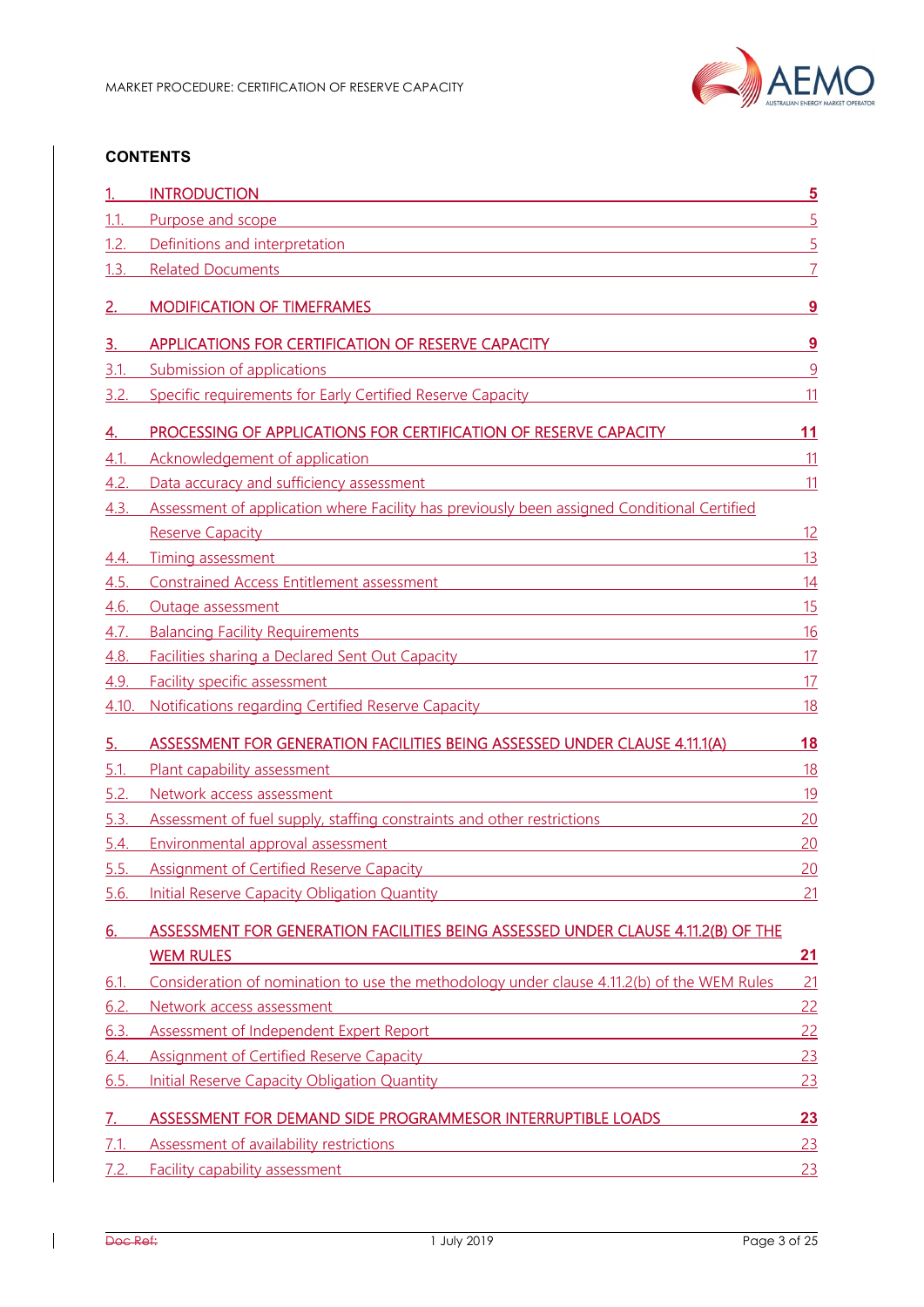

| 7.3. Assignment of Certified Reserve Capacity     |  |
|---------------------------------------------------|--|
| 7.4. Initial Reserve Capacity Obligation Quantity |  |

 $\overline{\phantom{a}}$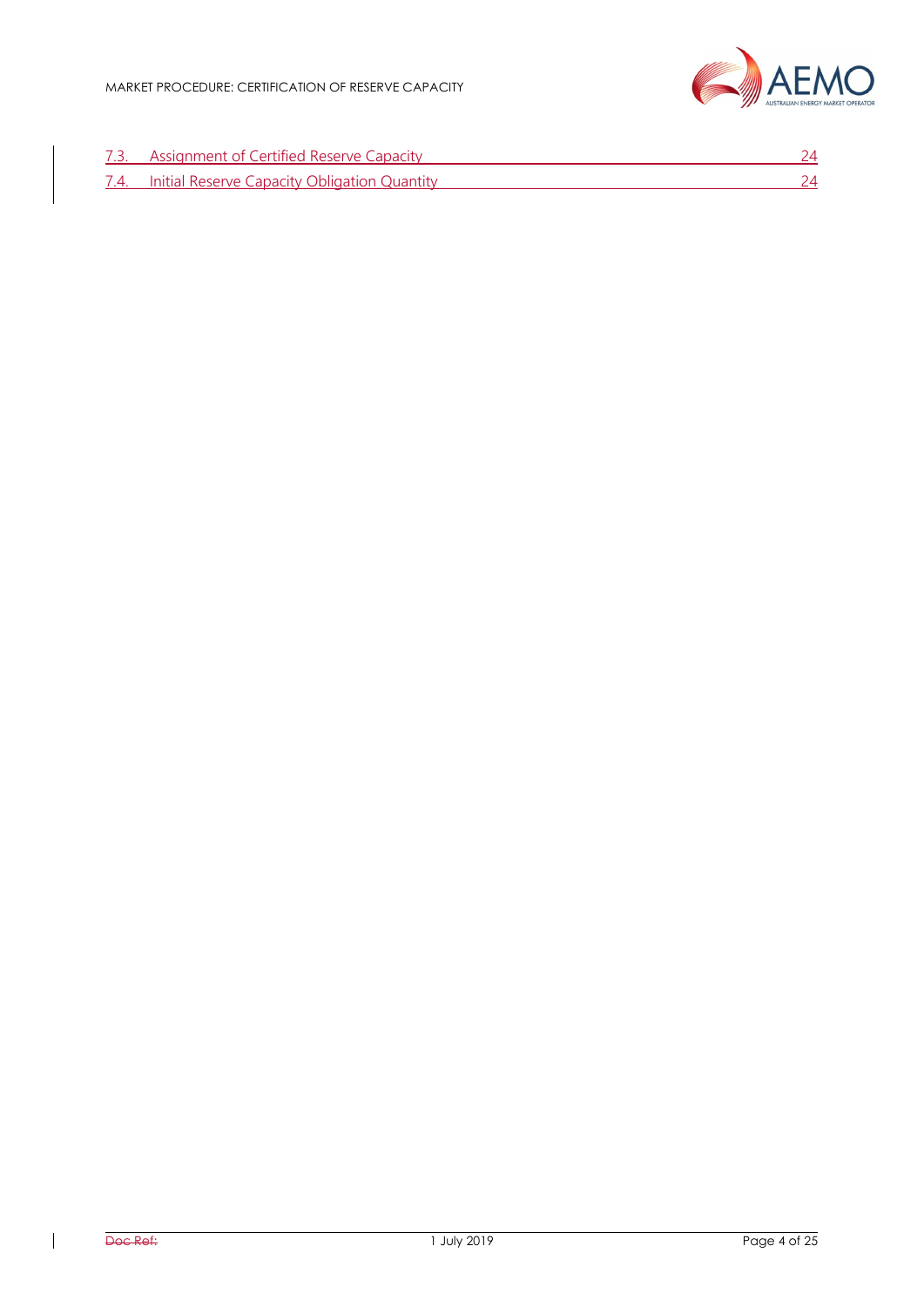

# **1. INTRODUCTION**

#### **1.1. Purpose and scope**

- The Procedure describes the processes that:
- **1.1.1** This is the Certification of Reserve Capacity Procedure made under clauses 4.9.10 and 4.28C.15 of the Wholesale Electricity Market Rules (WEM Rules)is the Certification of Reserve Capacity Procedure made under clause 4.28C.15 of the Wholesale Electricity Market Rules (WEM Rules)

#### $1.1.1.$

- 1.1.2. Theseis Procedure haves effect only for the purposes set out in the WEM Rules and the WEM Rules prevail over this Procedure to the extent of any inconsistency.
- 1.1.3. The Procedure describes the processes that:
	- (a) Market Participants must follow when applying for Certified Reserve Capacity [Clause 4.9.10(a)] or Early Certified Reserve Capacity [Clause 4.28C.15];
		- (i) Certified Reserve Capacity is assigned; and
		- (ii) Reserve Capacity Obligation Quantities are set [Clause 4.9.10(b)]; and
	- (b) AEMO must follow in processing an application for Certified Reserve Capacity, including how:
	- (c) AEMO must follow in approving Capacity Credits associated with Early Certified Reserve Capacity [Clause 4.28C.15].
- 1.1.4. This Procedure also specifies the format of data required to be submitted by a Market Participant applying for Certified Reserve Capacity [Clause 4.9.3(a)].
- 1.1.5. In this Procedure, where obligations are conferred on a Rule Participant, that Rule Participant must comply with the relevant obligations in accordance with clauses 2.9.7, 2.9.7A and 2.9.8 of the WEM Rules, as applicable.

#### **1.2. Definitions and interpretation**

#### **Glossary**

Terms defined in the WEM Rules have the same meanings in this Procedure unless otherwise specified in this clause.

The words, phrases and abbreviations in the table below have the meanings set out opposite them in the table when used in this Procedure.

| <u>Term</u>       | Definition                                                                                                                                                                                       |
|-------------------|--------------------------------------------------------------------------------------------------------------------------------------------------------------------------------------------------|
| <b>DSOC Owner</b> | In respect of Facilities sharing, or proposing to share, a Declared Sent Out<br>Capacity (DSOC), the party that holds, or proposes to hold, the access<br>arrangement to which the DSOC applies. |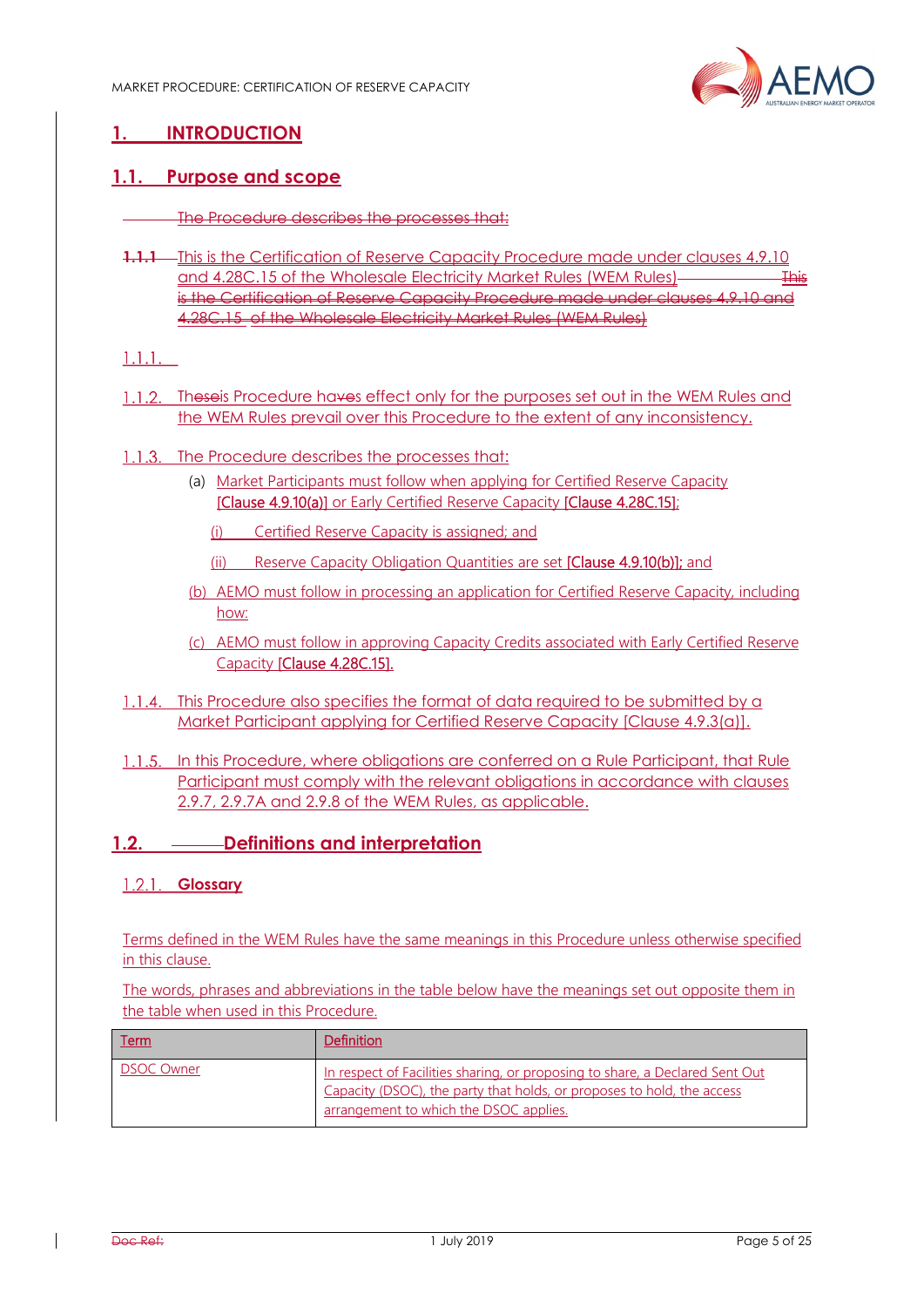#### MARKET PROCEDURE: CERTIFICATION OF RESERVE CAPACITY



| Temperature Dependence<br>Curve     | The information provided by a Market Participant under clause 4.10.1(e)(i) of<br>the WEM Rules with respect to a generation system other than an Intermittent<br>Generator, as detailed in the manufacturer's technical specifications or as<br>determined by an independent engineering firm. |
|-------------------------------------|------------------------------------------------------------------------------------------------------------------------------------------------------------------------------------------------------------------------------------------------------------------------------------------------|
| <b>Wholesale Electricity Market</b> | An interface system that AEMO uses to administer and operate the Wholesale                                                                                                                                                                                                                     |
| System (WEMS)                       | <b>Electricity Market</b>                                                                                                                                                                                                                                                                      |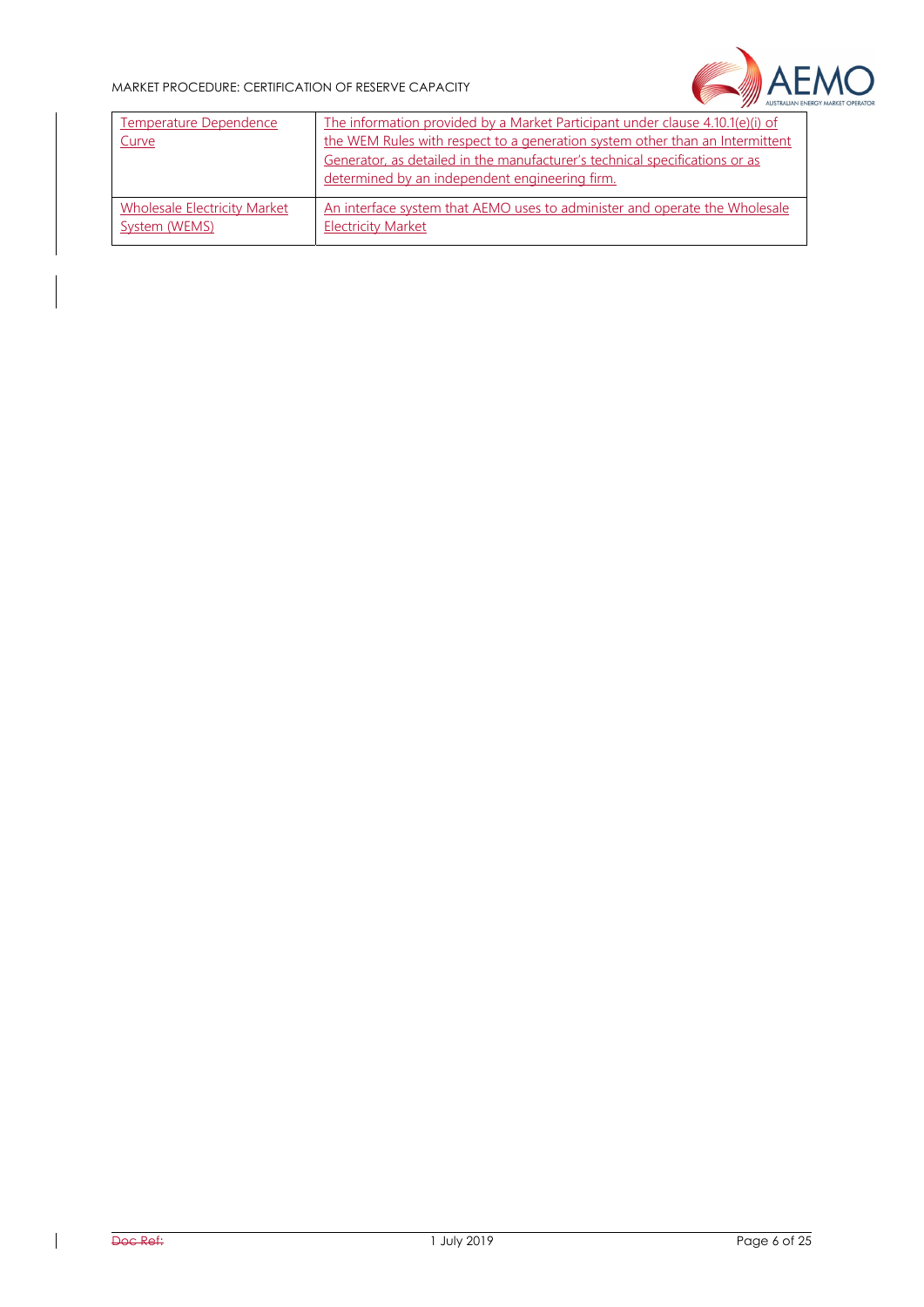

#### **1.2.2 Interpretation**

The following principles of interpretation apply to this Procedure unless otherwise expressly indicated:

- (a) References to time are references to Australian Western Standard Time.
- (b) terms that are capitalised, but not defined in this Procedure, have the meaning given in the WEM Rules:
- (c) to the extent that this Procedure is inconsistent with the WEM Rules, the WEM Rules prevail to the extent of the inconsistency;
- (d) a reference to the WEM Rules or Market Procedures includes any associated forms required or contemplated by the WEM Rules or Market Procedures; and
- (e) words expressed in the singular include the plural and vice versa.

# **1.3. Related Documents**

The following Market Procedures, Power System Operation Procedures (PSOP) and market documents (available on the Market Web-Site<sup>1</sup>) provide background information to this Procedure:

| Reference | Title                                                                              |
|-----------|------------------------------------------------------------------------------------|
| $\Delta$  | Market Procedure: Balancing Facility Requirements                                  |
| <u>B</u>  | Market Procedure: Declaration of Bilateral Trades and the Reserve Capacity Auction |
|           | Market Procedure: Facility Registration, De-Registration and Transfer              |
| ⊵         | Market Procedure: Notices and Communications                                       |
| Ε         | Market Procedure: Reserve Capacity Performance Monitoring                          |
| F         | Market Procedure: Reserve Capacity Security                                        |
| G         | <b>Market Procedure: Reserve Capacity Testing</b>                                  |
| 且         | Market Procedure: Rule Participant Registration and De-Registration                |
|           | <b>PSOP: Facility Outages</b>                                                      |
|           | <b>WEMS MPI User Guide</b>                                                         |

#### **1. PROCEDURE OVERVIEW**

#### **1.1. Relationship with the Wholesale Electricity Market Rules**

- This Market Procedure for Certification of Reserve Capacity (Procedure) is made in accordance with clauses 4.9.10 and 4.28C.15 of the Wholesale Electricity Market Rules (WEM Rules).
- 1.1.1. References to particular WEM Rules within the Procedure, which are in bold and square brackets [Clause XX] or [Section XX] are current as at 1 October 2017. These references are included for convenience only and are not part of this Procedure.

#### 1.2. Interpretation

<sup>1</sup> Available at http://aemo.com.au/Electricity/Wholesale-Electricity-Market-WEM/Procedures.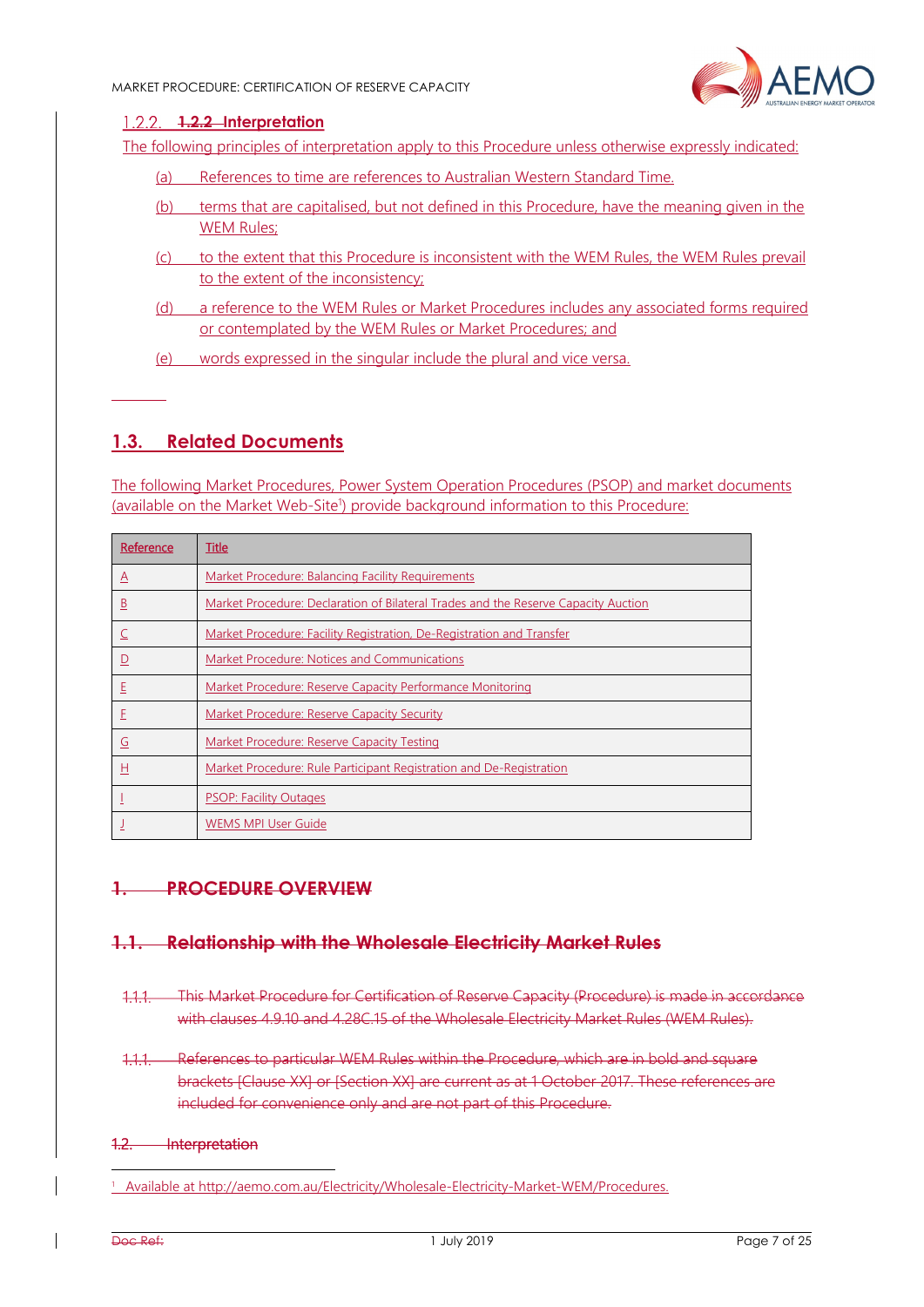

#### 12.1 In this Procedure:

- (a) terms that are capitalised but not defined in this Procedure have the meaning given in the WEM Rules:
- (a) to the extent that this Procedure is inconsistent with the WEM Rules, the WEM Rules prevail to the extent of the inconsistency;
- (b) a reference to the WEM Rules or Market Procedures includes any associated forms required or contemplated by the WEM Rules or Market Procedures; and
- (c) words expressed in the singular include the plural or vice versa.

1.2.2. In addition, the following defined terms have the meaning given.

#### **Table 1: Defined terms**

| Term                                                 | <b>Definition</b>                                                                                                                                                                                                                                                                              |
|------------------------------------------------------|------------------------------------------------------------------------------------------------------------------------------------------------------------------------------------------------------------------------------------------------------------------------------------------------|
| <b>DSOC Owner</b>                                    | In respect of Facilities sharing, or proposing to share, a Declared Sent Out Capacity<br>(DSOC), the party that holds, or proposes to hold, the access arrangement to which the<br><b>DSOC</b> applies.                                                                                        |
| <b>Temperature Dependence</b><br>Curve               | The information provided by a Market Participant under clause 4.10.1(e)(i) of the WEM<br>Rules with respect to a generation system other than an Intermittent Generator, as<br>detailed in the manufacturer's technical specifications or as determined by an<br>independent engineering firm. |
| Wholesale Electricity<br><b>Market System (WEMS)</b> | An interface system that AEMO uses to administer and operate the Wholesale<br>Electricity Market.                                                                                                                                                                                              |

#### 1.3. Purpose and application of this Procedure

- 1.3.1. The Procedure describes the processes that:
	- a) Market Participants must follow when applying for Certified Reserve Capacity [Clause 4.9.10(a)] or Early Certified Reserve Capacity [Clause 4.28C.15];
	- b) AEMO must follow in processing an application for Certified Reserve Capacity, including how:
		- i. Certified Reserve Capacity is assigned; and
		- ii. Reserve Capacity Obligation Quantities are set [Clause 4.9.10(b)]; and
	- c) AEMO must follow in approving Capacity Credits associated with Early Certified Reserve Capacity [Clause 4.28C.15].
- 1.2.1 This Procedure also specifies the format of data required to be submitted by a Market Participant applying for Certified Reserve Capacity [Clause 4.9.3(a)].
- 1.2.2 In this Procedure, where obligations are conferred on a Rule Participant, that Rule Participant must comply with the relevant obligations in accordance with clauses 2.9.6, 2.9.7, 2.9.7A and 2.9.8 of the WEM Rules, as applicable.

#### 1.3 Associated documents

1.3.1 The following Market Procedures (available on the Market Web-site<sup>2</sup>) provide background information to this Procedure:

\_<br><sup>2</sup>\_\_Available at <u>http://aemo.com.au/Electricity/Wholesale-Electricity-Market-WEM/Procedures</u>.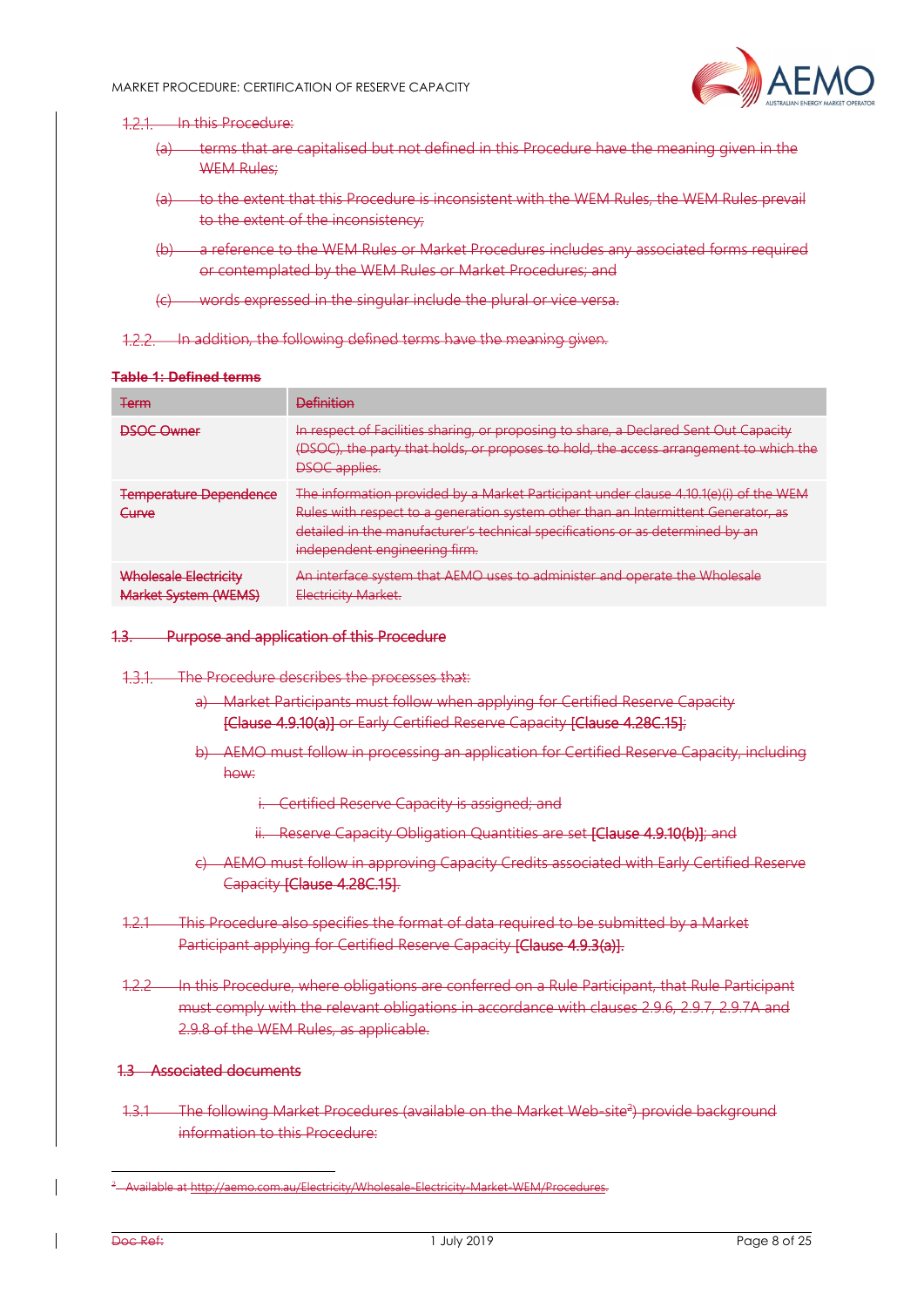

- a) Balancing Facility Requirements;
- **Declaration of Bilateral Trades and the Reserve Capacity Auction:**
- **Facility Registration, De-Registration and Transfer;**
- Notices and Communications.
- **Reserve Capacity Performance Monitoring:**
- **Reserve Capacity Security;**
- g) Reserve Capacity Testing; and
- Rule Participant Registration and De-Registration.
- 1.3.2 The following Power System Operation Procedure (available on the Market Web-site<sup>3</sup>) provides background information to this Procedure:
	- a) Facility Outages.
- 1.3.3 The following market documents provide background information to this Procedure: a) WEMS User Guide:<sup>4</sup> and
	- b) Load for Scheduled Generation Help Guide.<sup>5</sup>

#### **2. MODIFICATION OF TIMEFRAMES**

- $2.1.1$ AEMO may modify or extend the dates or times specified in this Procedure in relation to the Reserve Capacity Cycle outlined in clause 4.1 of the WEM Rules. If AEMO extends a date or time, then it must publish a notice of the modified or extended time or date on the Market Web Site, which must include when the modified or extended date or time takes effect [Clause 4.1.32].
- AEMO may, in its sole discretion, modify or extend other dates or times in this Procedure to the  $2.1.2.$ extent permitted under the WEM Rules.

#### **3. APPLICATIONS FOR CERTIFICATION OF RESERVE CAPACITY**

#### **3.1. Submission of applications**

- A Market Participant may lodge an application for Certified Reserve Capacity including all  $3.1.1$ supporting documentation as described in clause 4.10.1 of the WEM Rules in respect of a Reserve Capacity Cycle between:
	- (a) 9.00 AM on the first Business Day falling on or following 1 May of Year 1 of the Reserve Capacity Cycle; and
	- (b) 5.00 PM on the last Business Day falling on or before 1 July of Year 1 of the Reserve Capacity Cycle [Clauses 4.1.7, 4.1.11 and 4.9.1(a)]; or-
	- $(b)(c)$  In accordance with any modified or extended dates as per step 2.1.1

<sup>3</sup> Available at http://aemo.com.au/Electricity/Wholesale-Electricity-Market-WEM/Procedures. 4

ailable from the help section of the WEMS Market Participant Interface (MPI): <u>https://wems.ac</u><br>ailable at <u>https://aemo.</u>com.au/Electricity/Wholesale-Electricity-Market-WEM/Reserve-capacit

Available at https://aemo.com.au/Electricity/Wholesale-Electricity-Market-WEM/Reserve-capacity-mechanism/Certification-ofserve-capacity.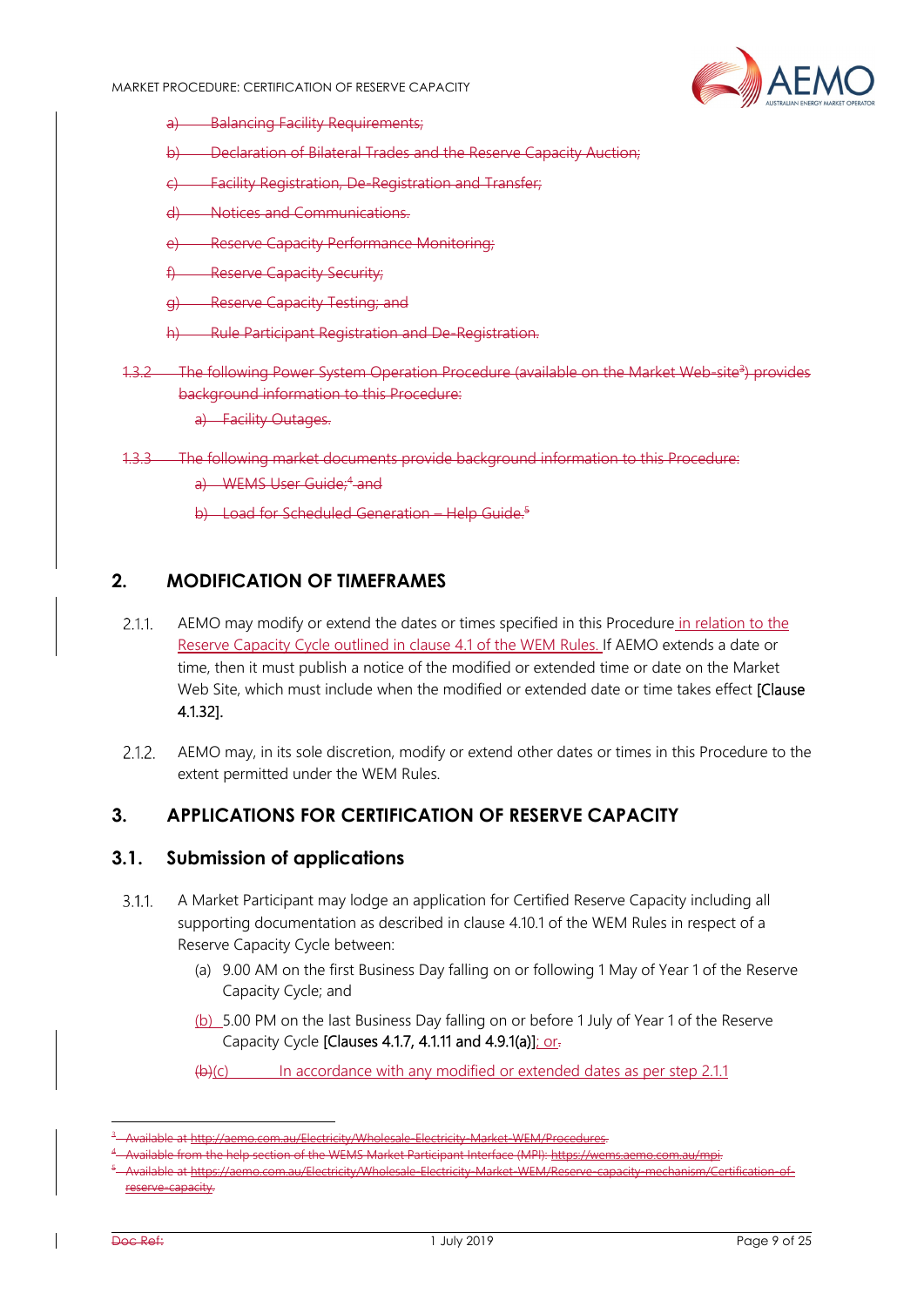

- A Market Participant may lodge an application for Conditional Certified Reserve Capacity for a  $3.1.2.$ future Reserve Capacity Cycle at any time prior to 9:00 AM on the first Business Day falling on or following 1 May of Year 1 of the Reserve Capacity Cycle to which the application relates [Clauses 4.1.7(b) and 4.9.1(b)].
- $3.1.3.$ A Market Participant with a Facility that meets the criteria outlined in clause 4.28C.1 of the WEM Rules may lodge an application for Early Certified Reserve Capacity at any time before 1 January of Year 1 of the Reserve Capacity Cycle to which the application relates [Clause 4.28C.2]. Each application for Early Certified Reserve Capacity must relate to a single future Reserve Capacity Cycle [Clause 4.28C.3].
- $3.1.4.$ Before submitting an application for a Facility under step 3.1.1, 3.1.2 or 3.1.3, an applicant must ensure that it is registered as a Market Participant. [Clause 4.28C.3]
- $3.1.5.$ A Market Participant may then apply for certification of Reserve Capacity if [Clause 4.8.1]:
	- (a) the Facility is a Registered Facility other than a Network; or
	- (b) the Facility is not a Registered Facility, but the Market Participant intends to have the Facility registered as a Registered Facility other than a Network by the commencement date of the Reserve Capacity Obligations for the relevant Reserve Capacity Cycle as specified in clause 4.1.26.
- If the Facility is not a Registered Facility then the Market Participant must ensure the Facility  $3.1.6.$ name is registered in WEMS for the purposes of the Certified Reserve Capacity application in accordance with the Market Procedure: for Facility Registration, De-Registration and Transfer. Registration of a Facility name in WEMS is an administrative process that is separate from the process of registering the Facility as a Registered Facility under the WEM Rules.
- $3.1.7.$ A Market Participant who lodges an application for Certified Reserve Capacity for a Facility must provide the information specified in clause 4.9.3 of the WEM Rules to AEMO. The format for the data specified in clause 4.10.1 that must be provided [Clause 4.9.3(a)] is set out in step 3.1.8 below. The information provided for each Facility must be accurate for the relevant Reserve Capacity Cycle. Further details on supporting information requirements are indicated by 'mandatory' and 'optional' submission fields in the application for Certified Reserve Capacity in WEMS.
- $3.1.8$ A Market Participant must lodge an application for Certified Reserve Capacity, including any supporting documentation, through WEMS. Participants must include documentation for all mandatory submission fields and may include documentation for the optional submission fields where appropriate. Supporting documentation may be submitted in any of the following formats:
	- (a) compressed ZIP files (where the files in the archive must be in any of the formats listed below);
	- (b) Microsoft Office (.xlsx, .xls, .docx, doc, pptx or .ppt);
	- (c) Adobe PDF;
	- (d) .txt or .csv; or
	- (e) common image formats (.jpg, .png, .gif, .bmp).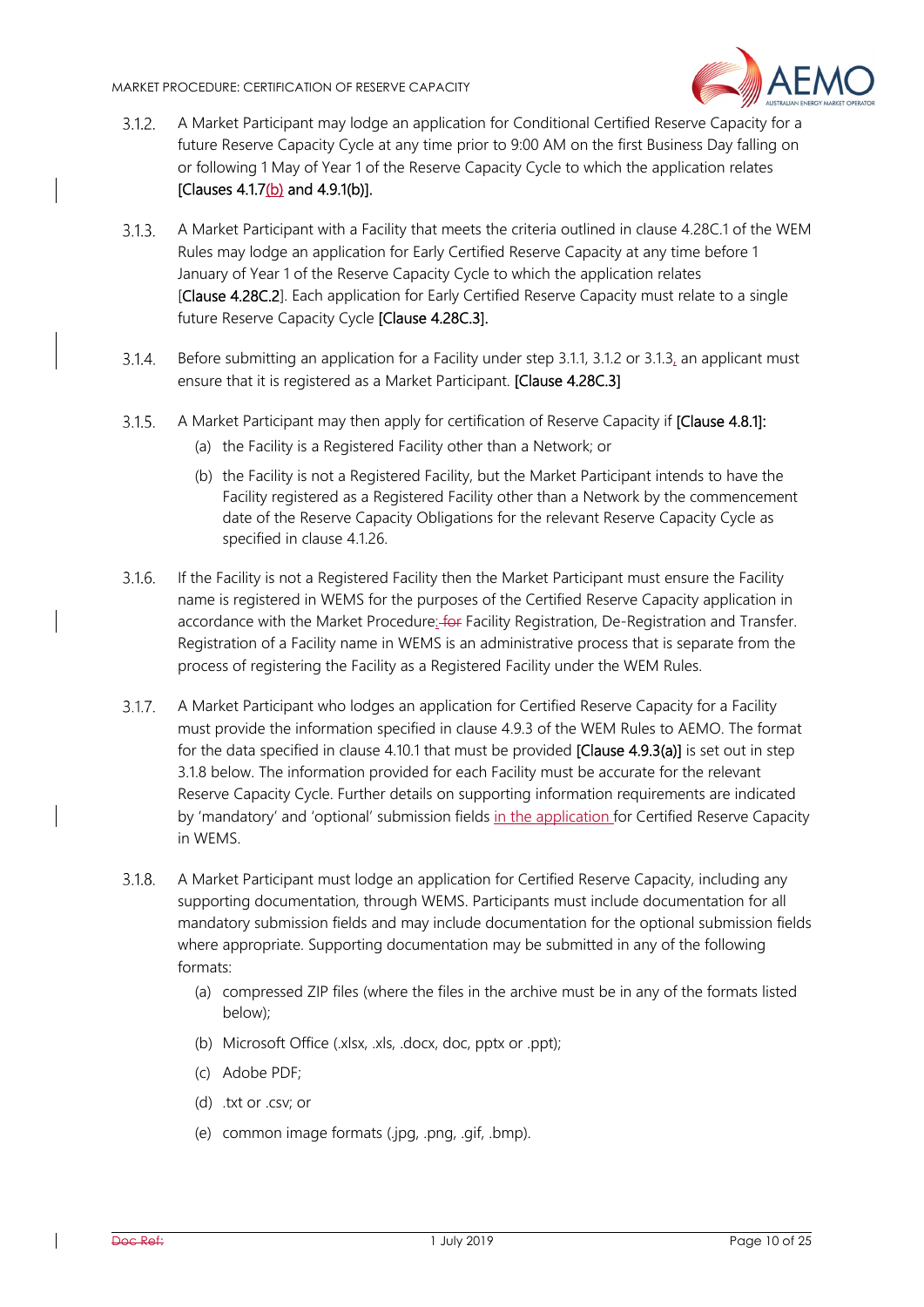

### **3.2. Specific requirements for Early Certified Reserve Capacity**

- $321$ In addition to the requirements of step 3.1.7, an application for Early Certified Reserve Capacity must:
	- (a) relate to a single future Reserve Capacity Cycle [Clause 4.28C.3]; and
	- (b) state that the applicant intends to trade all assigned Certified Reserve Capacity bilaterally as defined in clause 4.14.2 of the WEM Rules [Clause 4.28C.4].
- An applicant for Early Certified Reserve Capacity must, within 30 Business Days of receiving the notification under step  $4.10.34.10.34.10.1(b)$ , ensure that AEMO holds the benefit of a Reserve Capacity Security equal to 25 percent of the Benchmark Reserve Capacity Price included in the most recent Request for Expressions of Interest at the specified time and date, multiplied by an amount equal to the amount of Early Certified Reserve Capacity assigned to the Facility under step 4.10.34.10.1(b) [Clauses 4.28C.8 and 4.28C.9]. For further details of the process refer to the Market Procedure for Reserve Capacity Security.

# **4. PROCESSING OF APPLICATIONS FOR CERTIFICATION OF RESERVE CAPACITY**

#### **4.1. Acknowledgement of application**

- AEMO must notify each applicant for Certified Reserve Capacity that its application has been  $4.1.1$ received within one Business Day [Clause 4.9.6]. This notification is automated and provided through WEMS.
- $4.1.2.$ An applicant must contact AEMO and arrange to resubmit its application for Certified Reserve Capacity where it has not received a notification of receipt of the application within the timeframe in step 4.1.1. The application resubmission must be made during the applicable lodgement period specified in steps 3.1.1, 3.1.2 or 3.1.3 or as modified by AEMO under step 2.1.1 and in accordance with clause 4.1.11 of the WEM Rules [Clause 4.9.7].

#### **4.2. Data accuracy and sufficiency assessment**

- $4.2.1$ AEMO must check that:
	- (a) all required information has been provided;
	- (b) the information provided is of sufficient detail; and
	- (c) supporting information has been provided in respect of the capacity of the Facility.
- $4.2.2.$ A complete application with all supporting documentation for a submission must be provided prior to the application deadline specified in step  $3.1.1(b)$  [Clause 4.1.11]. The sSupporting information required is described inunder clause 4.10 of the WEM Rules.
- Where AEMO, following its assessment in step 4.2.1, requires clarification of the information provided originally and/or further information to process the application:
	- (a) AEMO must as soon as practicable request clarification or further information; and
	- (b) The applicant must respond to the request as soon as practicable and limit any information provided to the scope of AEMO's request.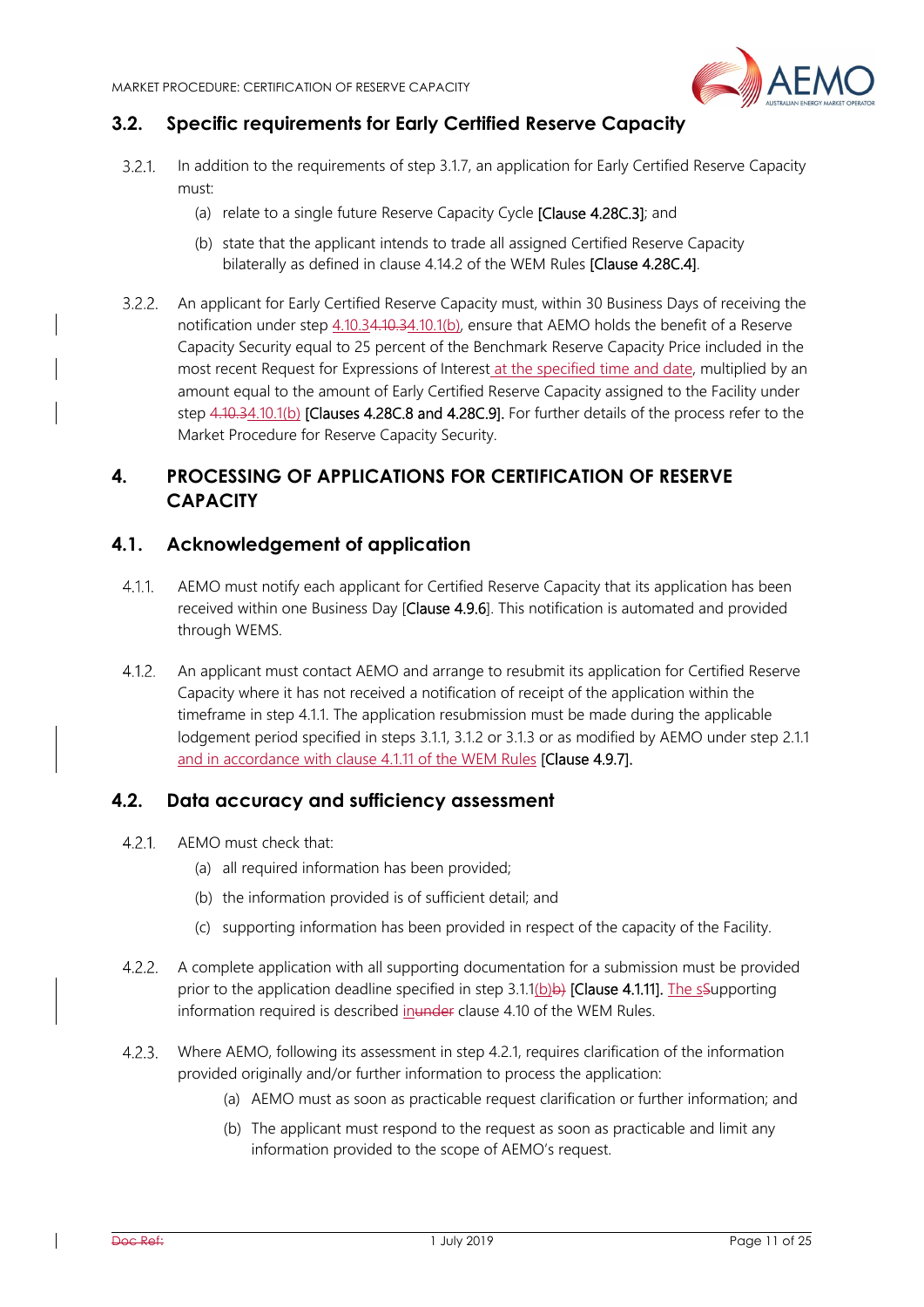

# **4.3. Assessment of application where Facility has previously been assigned Conditional Certified Reserve Capacity**

- Where a Market Participant re-lodges an application for Certified Reserve Capacity for a Facility 4.3.1. that has previously been assigned Conditional Certified Reserve Capacity, AEMO must check whether the:
	- (a) application is consistent with the information used to assign the Conditional Certified Reserve Capacity; and
	- (b) information remains correct as at 5:00 pm on the last Business Day falling on or before 1 July of Year 1 for that future Reserve Capacity Cycle [Clause 4.9.5].
- A re-lodged application for Certified Reserve Capacity must include [Clause 4.10.1(bA)]:
	- (a) evidence of an Arrangement for Access or evidence that the Market Participant has accepted an Access Proposal from the relevant Network Operator made in respect of the Facility;
	- (b) evidence that the Facility will be entitled to have access from a specified date; $6$
	- (c) where the Facility is not a Constrained Access Facility, evidence of the level of unconstrained network access associated with the Arrangement for Access or Access Proposal referred to in clause 4.10.1(bA)(i) of the WEM Rules;
	- (d) where relevant, whether the Facility is a Constrained Access Facility; and
	- (e) details of any constraints that may apply.
- Where a re-lodged application does not include details of network access as required under step 4.3.2, AEMO must reject the application on the basis that the Market Participant has not provided all the information required under clause 4.10.1(bA) of the WEM Rules.
- Where AEMO determines that a re-lodged application for Certified Reserve Capacity:
	- (a) is consistent with the information used to assign the Conditional Certified Reserve Capacity;
	- (b) is correctaceurate; and
	- (c) provides details of network access required under step 4.3.2,

AEMO must confirm the Certified Reserve Capacity, Reserve Capacity Obligation Quantity and the Reserve Capacity Security levels. For an Intermittent Generator, the level of Certified Reserve Capacity must be re-calculated in accordance with clause 4.11.2(b) of the WEM Rules [Clause 4.9.5(c)].

- Where AEMO determines that:
	- (a) a re-lodged application is inconsistent with the information used to assign the Conditional Certified Reserve Capacity; or
	- (b) the information in the re-lodged application is inaccurate,

AEMO must disregard the Conditional Certified Reserve Capacity when processing the application [Clause 4.9.5(d)].

 $6$  The specified date must be prior to when the Facility, or part of the Facility, will have completed all Commissioning Tests and be capable of meeting Reserve Capacity Obligations in full [Clause 4.10.1(c)(iii)(7)].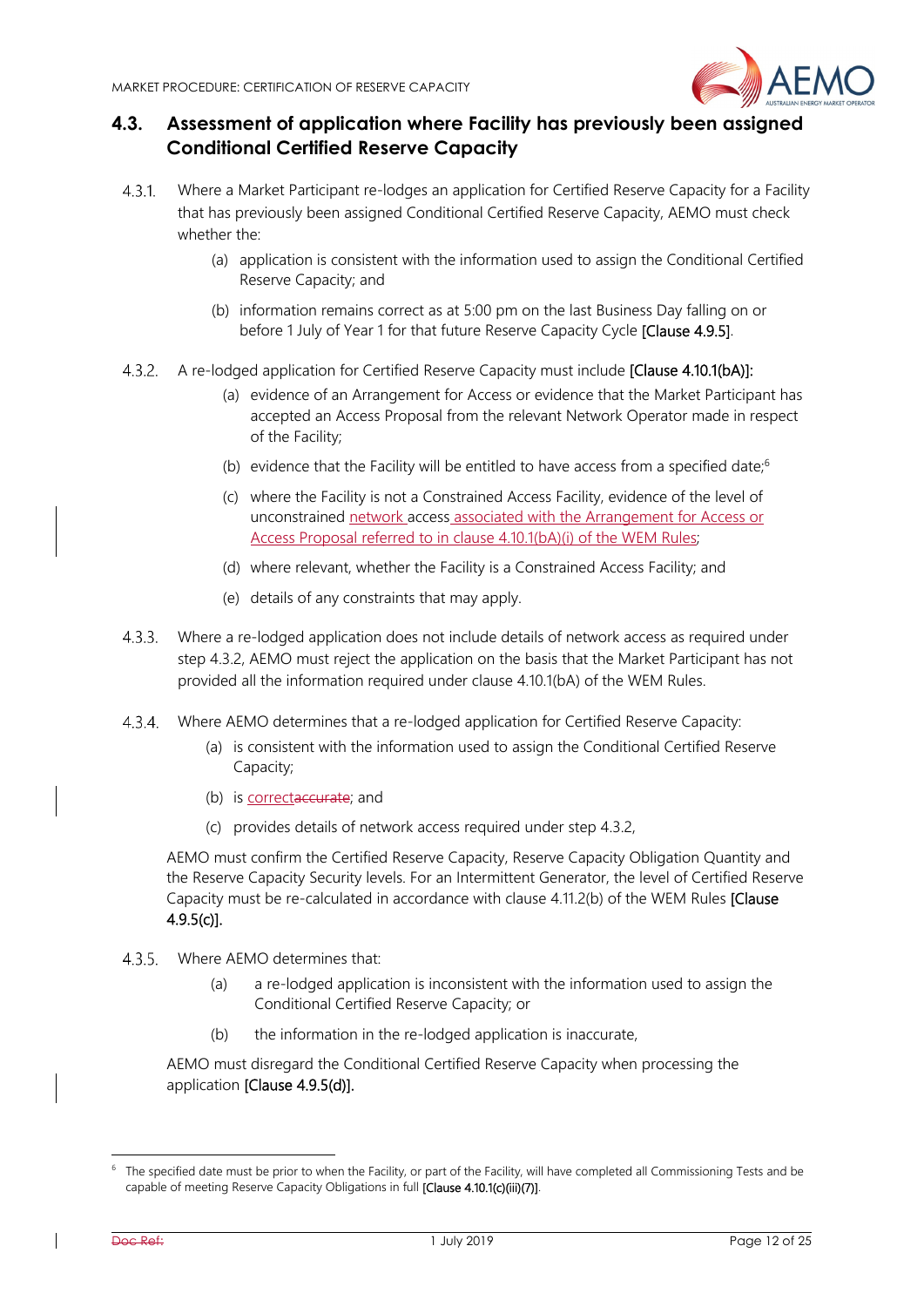

#### **4.4. Timing assessment**

- 4.4.1. AEMO must not assign Certified Reserve Capacity to a Facility that<sup>7</sup>:
	- (a) is not operational or is not scheduled to commence operation for the first time so as to meet its Reserve Capacity Obligations by 1 October of Year 3 of the relevant Reserve Capacity Cycle [Clause 4.11.1(c)(ii)]; or
	- (b) will cease operation permanently, and hence cease to meet Reserve Capacity Obligations, earlier than 1 August of Year 4 of the relevant Reserve Capacity Cycle [Clause 4.11.1(c)(iii)]; or
	- (c) is not expected to be a Registered Facility by the time its Reserve Capacity Obligations for the relevant-Reserve Capacity Cycle would commence take effect [Clause 4.11.1(f)].

 $7$  For a full list of circumstances where AEMO must not assign Certified Reserve Capacity, or where AEMO may assign Certified Reserve Capacity but must not exceed specified limits, see clause 4.11.1 of the WEM Rules.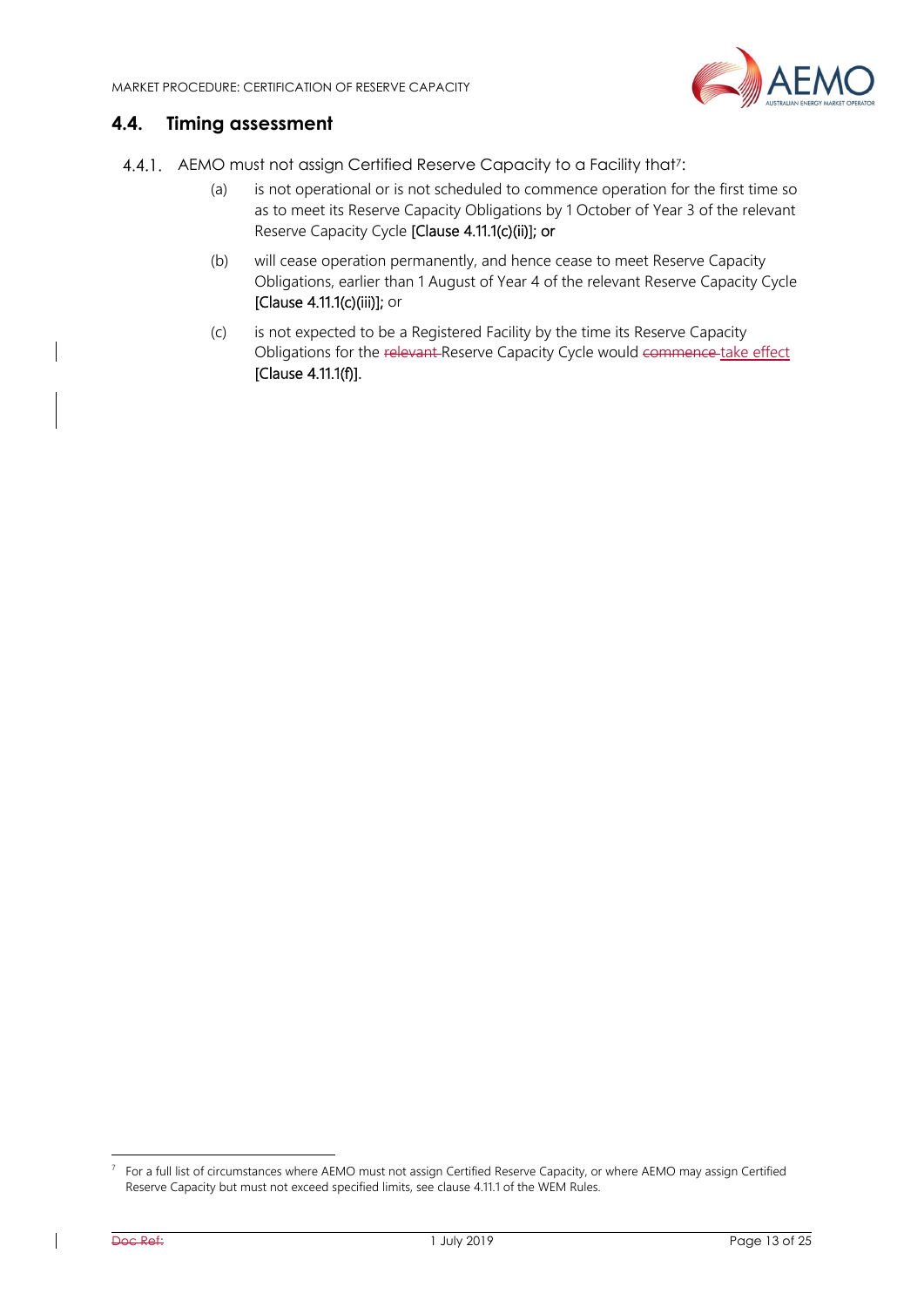

#### **4.5. Constrained Access Entitlement assessment**

- $4.5.1$ Where a Market Participant provides information under clause 4.10.1(bA) of the WEM Rules that a Facility is a Constrained Access Facility, AEMO must request the Network Operator to determine the Constrained Access Entitlement for the Facility [Clause 4.10A.1].
- 4.5.2. AEMO may confirm with the Network Operator that the information provided by the Market Participant under step 4.5.1 is complete, accurate and up to date with the Network Operator [Clause 4.11.5].
- $4.5.3$ Where there is any inconsistency between the information provided under steps 4.5.1 and 4.5.2, the requirement for AEMO to request the Network Operator to determine the Constrained Access Entitlement for the relevant Facility under clause 4.10A.1 of the WEM Rules will be based on the confirmation provided by the Network Operator [Clause 4.10A.2].
- 4.5.4. Where the Network Operator requires information from AEMO to determine the Constrained Access Entitlement for a Constrained Access Facility, AEMO must [Clause 4.10A.6]:
	- (a) where the information is reasonably available to it and within two Business Days of athe request from the Network Operator, provide the Network Operator with any information requested by the Network Operator irrespective of the confidentiality status of that information under the WEM Rules; and
	- (b) inform the Network Operator of the confidentiality status of the information provided.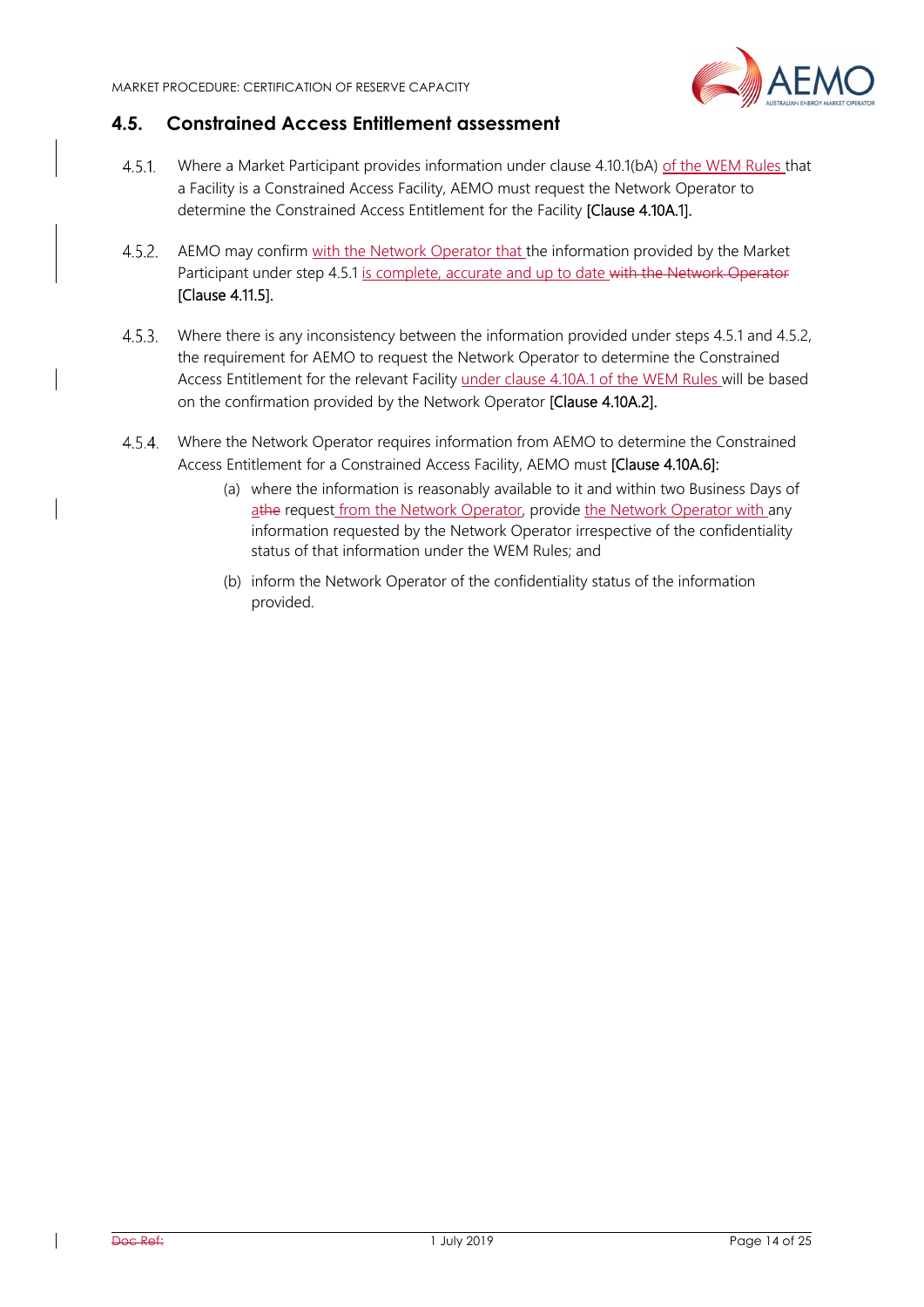

#### **4.6. Outage assessment**

- 461 AEMO must identify [Clause 4.11.1(h)]:
	- (a) each Facility that has been in Commercial Operation for at least 36 months with Forced Outage or combined Forced Outage and Planned Outage (outage) rates greater than the applicable percentage specified in the table in clause 4.11.1D of the WEM Rules, over the preceding 36 months; and
	- (b) each Facility that has been in Commercial Operation for less than 36 months, or is yet to commence Commercial Operation, where AEMO has causereason to believe that the Facility is likely to have outage rates greater than the applicable percentage specified in the table in clause 4.11.1D of the WEM Rules over the first 36 months of Commercial Operation.
- For the purpose of step 4.6.1, AEMO must calculate the Planned Outage rate and Forced Outage rate for each Facility in accordance with the Power System Operation Procedure: Facility Outages [Clause 4.11.1(h)].
- For each Facility identified in step 4.6.1, AEMO must notify the applicant that its Facility has exceeded the relevant outage rates, or that AEMO has reason to believe that the Facility is likely to exceed the relevant outage rates, as applicable. This notification must be provided to the applicant at least 15 Business Days prior to the deadline in step 4.10.1. When assessing whether a Facility is likely to exceed the relevant outage rates, AEMO may consider factors including, but not limited to, information provided by the Market Participant in its Certified Reserve Capacity application and historical outage requests.
- Each notification issued under step 4.6.3 may include a request for information from the  $4.6.4.$ applicant in relation to the present and future performance of the Facility, including:
	- (a) reasons for the outages;
	- (b) the steps being taken, or that have been taken, to reduce the level of outages; and
	- (c) the expected level of future outages.
- 4.6.5. Subject to clauses 4.11.1B and 4.11.1C of the WEM Rules, AEMO may decide not to assign any Certified Reserve Capacity to a Facility identified in step 4.6.1, or to assign a lesser quantity of Certified Reserve Capacity to such a Facility than it would otherwise assign in accordance with clause 4.11.1 of the WEM Rules [Clause 4.11.1(h)].
- In making a decision under step 4.6.5, and without limiting the ways in which AEMO may inform itself in either case, AEMO may [Clause 4.11.1B]:
	- (a) use any information provided under step 4.6.4;
	- (b) seek such additional information from the Market Participant that AEMO considers is relevant to the exercise of its discretion;
	- (c) use information provided in reports related to the Facility submitted by:
		- i. the Market Participant specified under clause 4.27.3 of the WEM Rules; and
		- ii. any other person under clause 4.27.6 of the WEM Rules; and
	- (d) consult with any person AEMO considers suitably qualified to provide an opinion or information on issues relevant to the exercise of AEMO's discretion.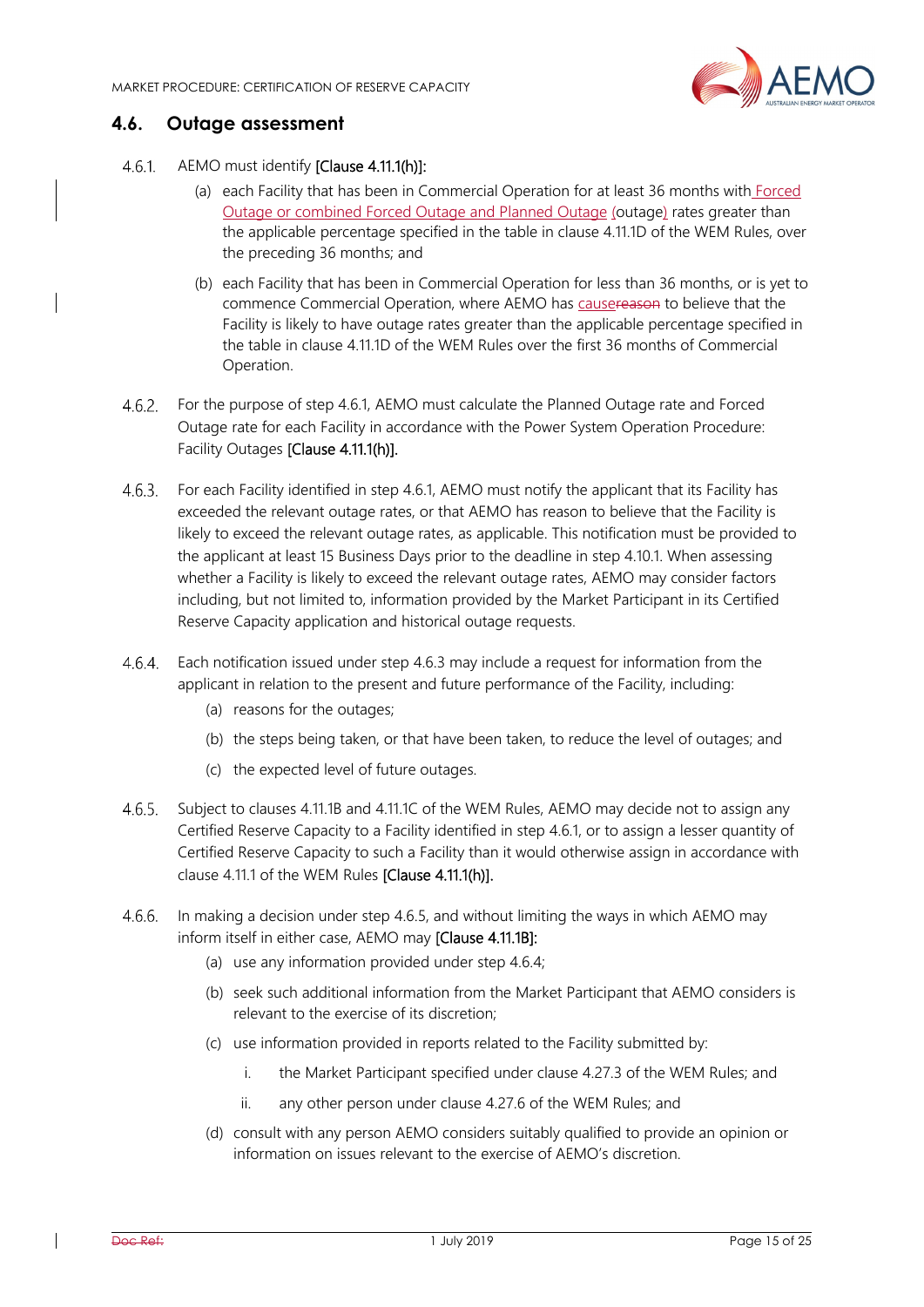

- 4.6.7. In making a decision under step 4.6.5, AEMO **[Clause 4.11.1C]:** 
	- (a) must be satisfied that its decision would not, on balance, be contrary to the Wholesale Market Objectives;
	- (b) may:
		- (i) consider the extent to which the Reserve Capacity that can be provided by the Facility is necessary to meet the Reserve Capacity Target;
			- (A) the size of the Facility;
			- (B) the operational characteristics of the Facility;

(C) the extent to which the Facility contributes to Power System Security or Power System Reliability through fuel diversity or location; and

- (D) the demonstrated reliability of the Facility;
- (ii) consider whether the Reserve Capacity provided by the Facility is of material importance to the South West Interconnected System (SWIS), having regard to:
- (iii) assess the effectiveness of strategies undertaken by the applicant in the previous three years to reduce outages, and consider the likelihood that strategies proposed by the applicant to maximise the availability of the Facility in the relevant Reserve Capacity Cycle will be effective;
- (iv) consider whether a decision to not assign Certified Reserve Capacity to the Facility is likely to result in a material decrease in competition in at least one market;
- (v) consider any positive or negative impacts on the long term price of electricity supplied to consumers that might arise if Certified Reserve Capacity was not assigned to the Facility; and
- (vi) consider any other matter AEMO determines to be relevant.
- Where AEMO determines under step 4.6.5 to not assign Certified Reserve Capacity to a Facility, or to assign a lesser quantity than it would otherwise assign in accordance with clause 4.11.1 of the WEM Rules, it must notify the applicant of its decision and the reasons for its decision in accordance with the timeframes outlined in step 4.10.1 of this procedure in accordance with the process in step 4.9.2. Otherwise, AEMO must continue to assess the application in accordance with the WEM Rules and this Market Procedure.
- $4.6.9.$ AEMO must publish the reasons for the decision made under step 4.6.5 on the Market Web Site to the extent those reasons do not contain confidential information [Clause 4.11.1A].

#### **4.7. Balancing Facility Requirements**

AEMO must not assign Certified Reserve Capacity to a Balancing Facility with a rated capacity  $4.7.1$ equal to or greater than 10 MW unless AEMO is satisfied the Facility is likely to be able to meet the Balancing Facility Requirements specified in the Market Procedure: Balancing Facility Requirements [Clause 4.11.12].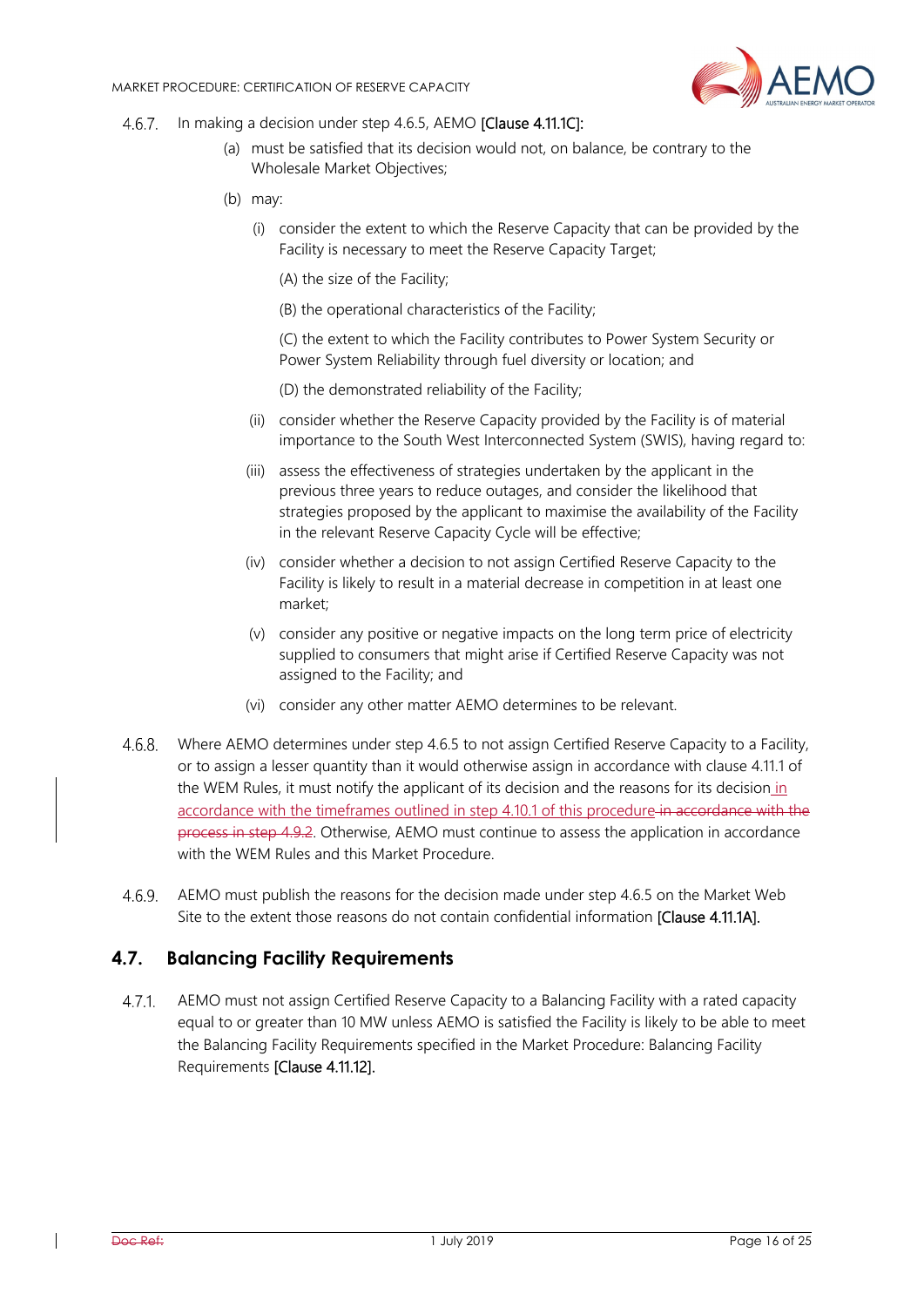

#### **4.8. Facilities sharing a Declared Sent Out Capacity**

- 4.8.1 If AEMO receives applications for Certified Reserve Capacity for a Reserve Capacity Cycle for two or more generation Facilities that share a Declared Sent Out Capacity (DSOC) in an access arrangement, it must:
	- (a) request that each relevant applicant provides AEMO details of how the DSOC will be shared among the Facilities; and
	- (b) limit the total quantity of Certified Reserve Capacity assigned to the Facilities so that it does not exceed the DSOC quantity [Clause 4.11.1(bB)].
- 4.8.2. If a Market Participant receives a request described in step 4.8.1(a)a), the Market Participant must use its best endeavours to ensure that the DSOC Owner provides a written response to AEMO within five Business Days. The response must:
	- (a) be signed:
		- i. if the DSOC Owner is a company as defined in the *Corporations Act 2001*, in accordance with section 127 of the Corporations Act 2001;
		- ii. if the DSOC Owner is a Market Participant but not a company as defined in the Corporations Act, by an Authorised Officer nominated by the Market Participant; or
		- iii. otherwise, in a manner reasonably acceptable to AEMO; and
	- (b) identify, for each Facility proposed to share the DSOC, the level of network access that will be available for use by that Facility in the relevant Capacity Year.
- 4.8.3. If AEMO receives a response from the DSOC Owner to a request sent in step 4.8.1(a)a) that meets the requirements in step 4.8.2, then AEMO must:
	- (a) within one Business Day, acknowledge receipt of the response by email; and
	- (b) for each affected Facility:
		- i. within one Business Day, notify the Market Participant by email of the share of the DSOC assigned to the Facility by the DSOC Owner; and
		- ii. for the purposes of steps 5.2.2 and 6.2.2, replace the level of network access provided in the application for Certified Reserve Capacity with the level specified for the Facility by the DSOC Owner in its response.
- 4.8.4. If AEMO does not receive a response from the DSOC Owner to a request sent in step 4.8.1(a) $\rightarrow$ that meets the requirements in step 4.8.2, then AEMO must reject all the applications referred to in the request on the grounds the applications do not meet the requirements under clause 4.10.1(bA) of the WEM Rules.

#### **4.9. Facility specific assessment**

- $4.9.1$ In addition to the requirements above, AEMO must further assess applications for Certified Reserve Capacity in accordance with:
	- (a) step 5, for a Scheduled  $\frac{1}{2}$ Generation facilities or that hasve nominated to use the methodology described in clause 4.11.1(a) of the WEM Rules;
	- (b) step 6, for Intermittent Generators and other generation facilities that have nominated to use the methodology described in clause 4.11.2(b) of the WEM Rules; and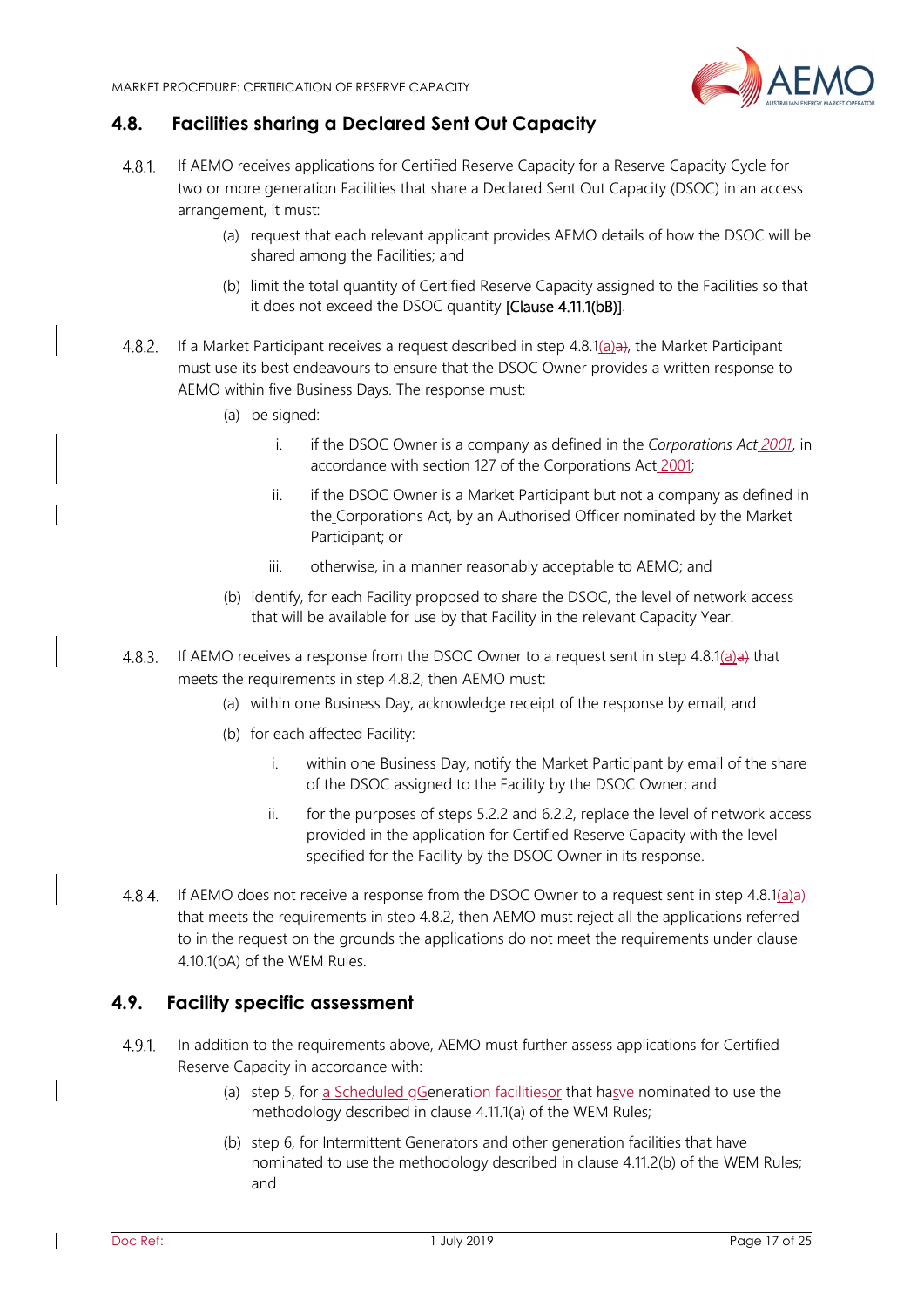

- (c) step 6.5.2, for Demand Side Programmes and Interruptible Loads.
- When assessing applications for Certified Reserve Capacity AEMO must applyies the principles of clause 4.11.1 of the WEM Rules as a whole, and steps 5, 6 and 7 are not intended to limit AEMO's assessment.

#### **4.10. Notifications regarding Certified Reserve Capacity**

- AEMO must notify each applicant for Certified Reserve Capacity of the quantity of Certified Reserve Capacity or Conditional Certified Reserve Capacity assigned to the each Facility and the initial Reserve Capacity Obligation Quantity set for the Facility:
	- (a) (for the current Reserve Capacity Cycle) by 5.00 PM on the last Business Day on or before 19 August of Year 1 of that Reserve Capacity Cycle [Clauses 4.9.8(a) and 4.1.12]; or
	- (b) (for a future Reserve Capacity Cycle in the case of an application for Conditional Certified Reserve Capacity or Early Certified Reserve Capacity) within 90 days of AEMO receiving the application [Clause 4.28C.74.9.8(b)],

or as extended under step 2.1.1.

- AEMO must decide whether or not to assign Certified Reserve Capacity to a Facility in respect of a Reserve Capacity Cycle, and if so, the quantity to be assigned [Clause 4.9.9]. If AEMO assigns Certified Reserve Capacity to a Facility, the notification provided in step 4.10.1 must include the information specified in clause 4.9.9 of the WEM Rules. The notification to applicants may be provided through WEMS.
- Following a notification under step 4.10.2, a Market Participant may request AEMO to provide the calculations upon which AEMO's assigned Certified Reserve Capacity determinations are based [Clause 4.9.9(e)].
- If AEMO receives a request under step 4.10.3, AEMO will endeavour to provide the Market Participant with the calculations upon which its determinations are based within 10 Business Days of receiving the request.
- AEMO must notify each applicant for Early Certified Reserve Capacity of the quantity assigned (within 90 days of receipt of the application), the initial Reserve Capacity Obligation Quantity and, provided the Reserve Capacity Security has been provided to AEMO, the quantity of Capacity Credits assigned to the Facility [Clauses 4.28C.6, 4.28C.7 and 4.28C.10].

# **5. ASSESSMENT FOR GENERATION FACILITIES BEING ASSESSED UNDER CLAUSE 4.11.1(a)**

#### **5.1. Plant capability assessment**

 $5.1.1.$ AEMO must determine its reasonable expectation of capacity likely to be available, after netting off capacity required to serve Intermittent Loads, embedded loads and Parasitic Loads, for each Facility for Peak Trading Intervals on Business Days in the period from the Trading Day starting on 1 October of Year 3 of the Reserve Capacity Cycle until the end of July of Year 4 of the Reserve Capacity Cycle, assuming an ambient temperature of 41°C [Clause 4.11.1(a)]. This requirement is subject to clause 4.11.2 of the WEM Rules.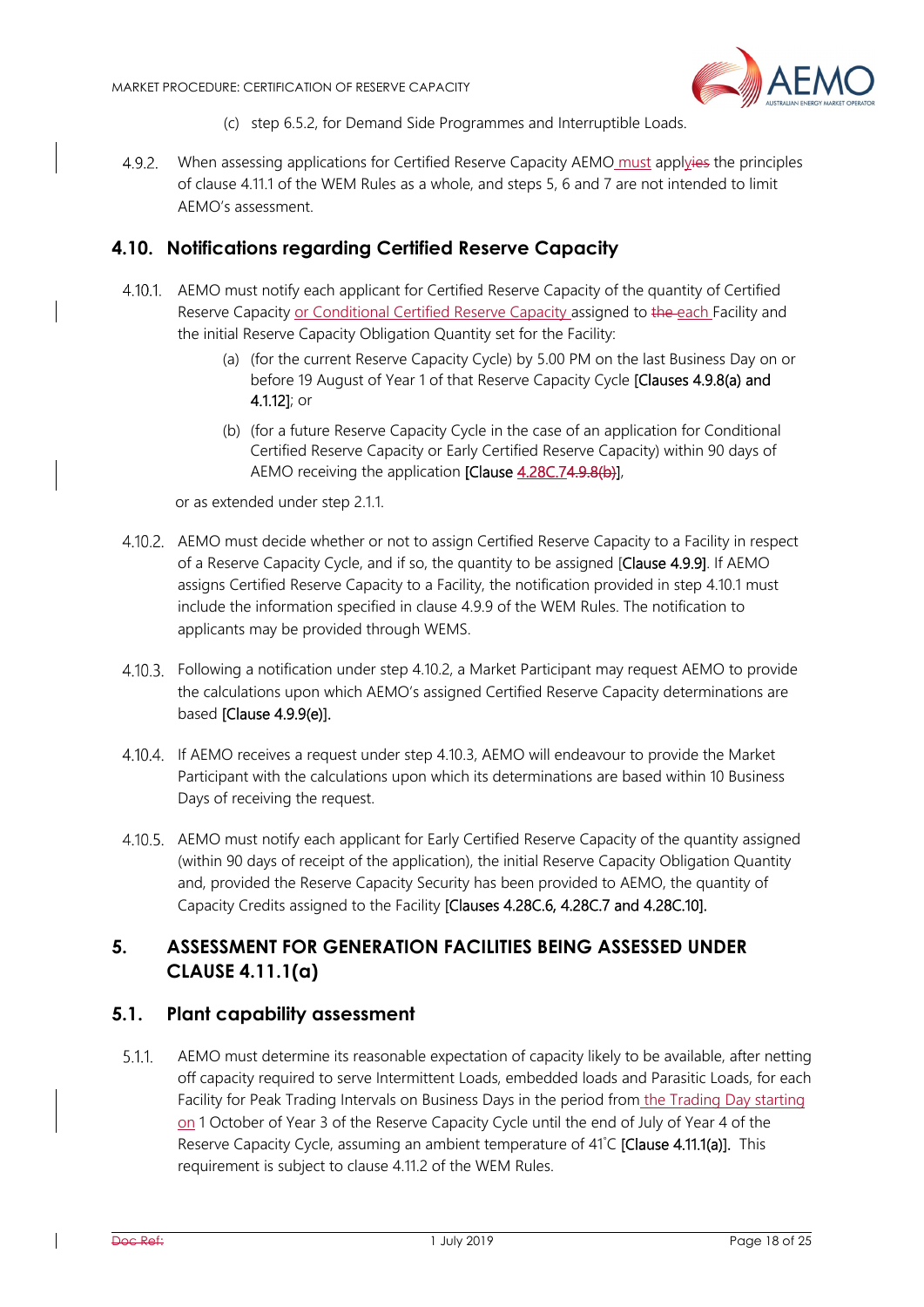

- $5.1.2.$ The amount of capacity likely to be available, as determined in step 5.1.1, must not exceed the sum of the capacities specified by the Market Participant under clauses 4.10.1(e)(ii) and 4.10.1(e)(iii) of the WEM Rules [Clause 4.11.1(b)]. This step 5.1.2 does not apply with respect to an Intermittent Generator.
- $5.1.3.$ In determining the amount of capacity likely to be available in step 5.1.1, AEMO must consider the following information, as applicable:
	- (a) the historical sent out generation of the Facility, as observed from Meter Data Submissions;
	- (b) the results of Reserve Capacity Tests that have been conducted during the previous 12 months;
	- (c) technical specifications for the Facility, as provided by the original equipment manufacturer or an independent engineering firm; and
	- (d) the Temperature Dependence Curve for the Facility.

#### **5.2. Network access assessment**

- AEMO must assess the evidence of network access provided by the applicant, including evidence that the Facility will be entitled to have access from a specified date<sup>8</sup> provided under [Cclauses 4.10.1(bA)(ii) and 4.11.1(bA) of the WEM Rules].
- Where the Facility is not a Constrained Access Facility, AEMO must assess evidence of the level of unconstrained access and details of any constraints that may apply [Clause 4.11.1(bA)(ii)]. If applicable AEMO will undertake the process in step 4.8 of this Market Procedure.
- Where the Facility is a Constrained Access Facility, AEMO must assess details of any constraints that may apply **[Clauses 4.11.1(bA)(i)]** If applicable AEMO will undertake the processes in step 4.5 and step 4.8 of this Market Procedure.
- 5.2.4. In respect of a Facility that will be subject to a Network Control Service Contract, AEMO must not assign Certified Reserve Capacity in excess of [Clause 4.11.1(g)]:
	- (a) the Constrained Access Entitlement of the Facility at the date and time specified in clause 4.1.12(b) of the WEM Rules, if applicable; or
	- (b) the capacity that AEMO believes that Facility can usefully contribute given its location and any network constraints that are likely to occur.
- If AEMO requests a Network Operator to confirm data or information under clause 4.11.5(a) of the WEM Rules, it must not provide information to the Network Operator that was provided to it as part of an application for Certified Reserve Capacity, except with the permission of the applicant.
- Step 5.2.5 does not apply if AEMO must provide information under clause 4.10A.6(a) of the WEM Rules.

<sup>&</sup>lt;sup>8</sup> The specified date must be prior to when the Facility, or part of the Facility, will have completed all Commissioning Tests and be capable of meeting Reserve Capacity Obligations in full [Clause 4.10.1(c)(iii)(7)].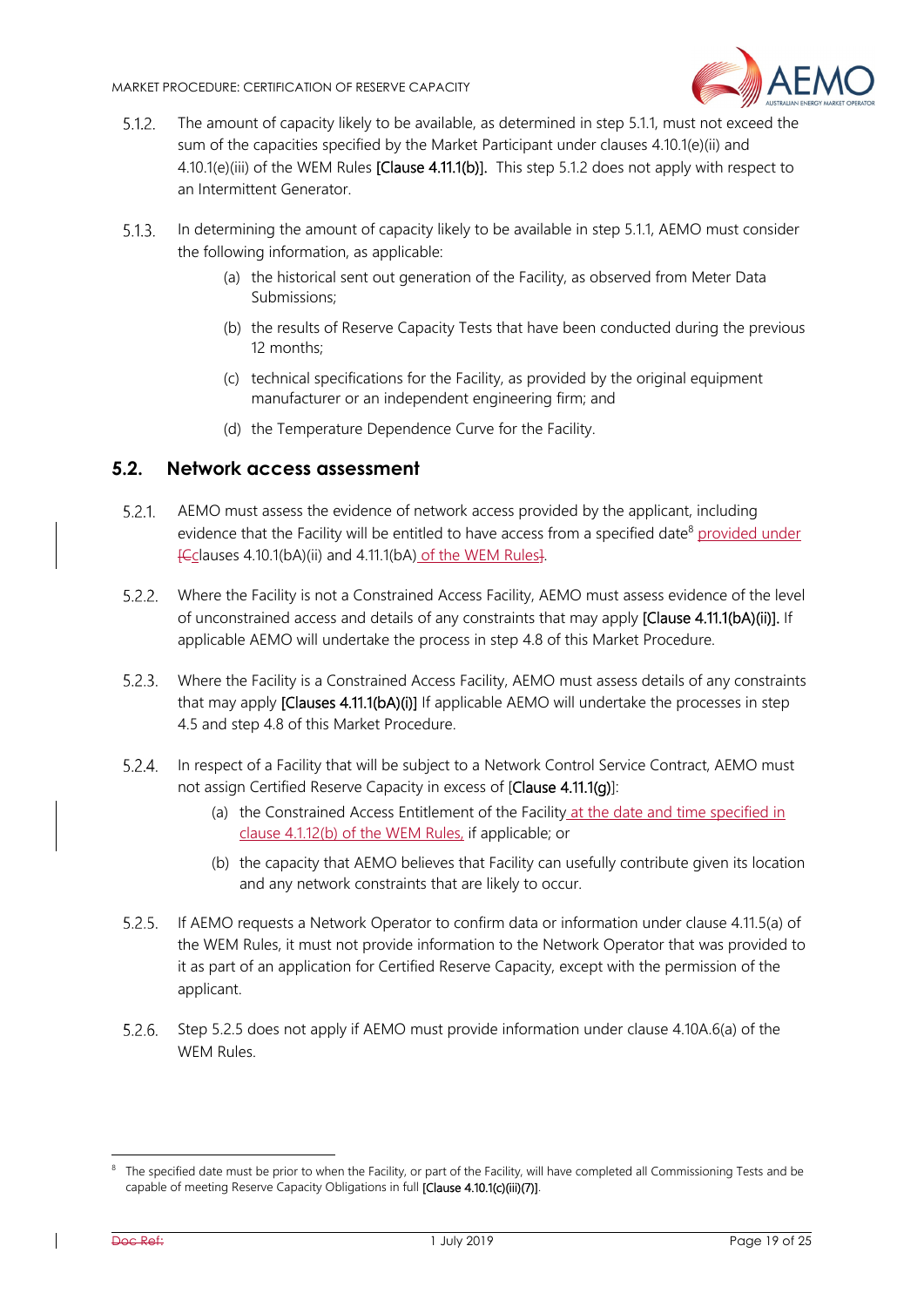

#### **5.3. Assessment of fuel supply, staffing constraints and other restrictions**

- 531 To determine whether AEMO reasonably expects that the Facility is likely to be available at the level of capacity determined in step 5.1.1 for Peak Trading Intervals on Business Days, AEMO must assess in accordance with *[Cclause 4.11.1(a)* of the WEM Rules]:
	- (a) details of primary and any alternative fuels<sup>9</sup>, including:
	- (ii) where the Facility has primary and alternative fuels:
		- (a) the process for changing from one fuel to another; and
		- (b) the fuel or fuels which the Facility is to use in respect of the application for Certified Reserve Capacity [Clause 4.1.10(e)(v)(1)]; and
	- (iii) details acceptable to AEMO together with supporting evidence of both firm and any non-firm fuel supplies and the factors that determine restrictions on fuel availability that could prevent the Facility operating at its full capacity for Peak Trading Intervals on Business Days [Clause 4.10.1(e)(v)(2)]; and
	- (b) any restrictions on the availability of the Facility due to staffing constraints or other restrictions [Clause 4.10.1(g)].
- When making a determination in step 5.3.1 AEMO may:
	- (a) consider the expected operational characteristics of the Facility;
	- (b) consider the potential impacts that limitations on the availability of the Facility may have on its ability to contribute to Power System Adequacy; and
	- (c) consider the water requirements for the Facility.

#### **5.4. Environmental approval assessment**

- Where a Facility, or part of the Facility, is yet to enter service, AEMO must assess the evidence  $5.4.1$ . of Environmental Approvals or evidence that the necessary Environmental Approvals will be granted in time to meet the Facility's Reserve Capacity Obligations.
- If AEMO reasonably expects that the Environmental Approvals that have been granted or are being sought are insufficient to satisfy the requirement of step 5.1.1, it may determine that the Facility is likely to be available for Peak Trading Intervals on Business Days at a lower level of capacity.

# **5.5. Assignment of Certified Reserve Capacity**

- $5.5.1$ Based on the outcome of assessments in steps 5.1 to 5.4, but subject to any other relevant principles in clause 4.11.1 of the WEM Rules, AEMO will assign a quantity of Certified Reserve Capacity to a Facility according to its reasonable expectation of the amount of Reserve Capacity likely to be available from the Facility, after netting off the capacity required to serve Intermittent Loads, embedded loads or Parasitic Loads during for Peak Trading Intervals on Business Days in the period from the Trading Day starting on 1 October in Year 3 to 31 July in Year 4 of the Reserve Capacity Cycle, assuming an ambient temperature of 41°C [Clause 4.11.1(a)]. This will be set to the minimum of:
	- (a) the level nominated in the application;

<sup>&</sup>lt;sup>9</sup> A Facility may satisfy its fuel obligations using a combination of primary and alternative fuels.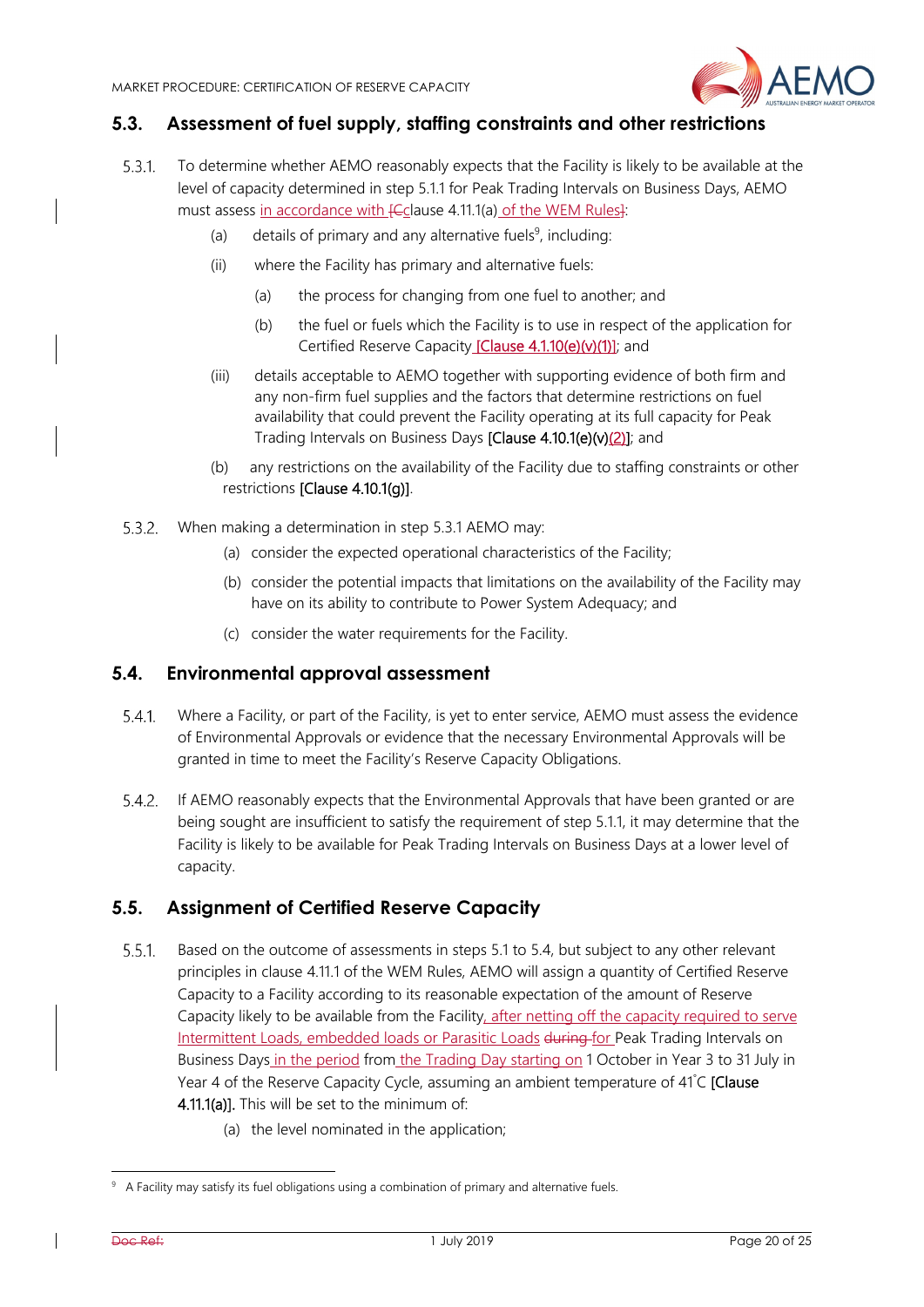

- (b) the maximum Sent Out Capacity of the Facility as determined in step 5.1.1;
- (c) the level of unconstrained access as assessed in step 5.2.2; if applicable;
- (d) the level of Constrained Access Entitlement in step 4.5.1; if applicable;
- (e) a lower level of capacity as determined in step 5.3.1, if applicable;
- (f) a lower level of capacity as determined in step 5.4.2, if applicable.

### **5.6. Initial Reserve Capacity Obligation Quantity**

- AEMO must determine whether there are times when staffing or other factors will limit the  $5.6.1.$ Facility's availability to be dispatched.
- 5.6.2. AEMO must set the initial Reserve Capacity Obligation Quantity for the Facility at a level equal to the Certified Reserve Capacity except for those times determined at step 5.6.1, in which case AEMO may set the initial Reserve Capacity Obligation Quantity at a lower level for those periods [Clause 4.12.4(b)(iii)].
- 5.6.3. For a generation system that is not an Intermittent Generator, and subject to clause 4.12.45 of the WEM Rules, the Reserve Capacity Obligation Quantity:
	- (a) must not exceed the Certified Reserve Capacity held by the Market Participant for the Facility [Clause 4.12.4(a)];
	- (b) must not be less than the amount specified in clause 4.10.1(e)(ii) of the WEM Rules except on Trading Days when the maximum daily temperature at the site of the generator exceeds 41° C, in which case the Reserve Capacity Obligation Quantity must not be less than the amount specified in clause 4.10.1(e)(ii) adjusted to an ambient temperature of 45°C [Clause 4.12.4(b)(i)]; and
	- (c) may exceed the amount in clause 4.12.4(b)(i) by an amount up to the amount specified in clause 4.10.1(e)(iii), adjusted to an ambient temperature of 45° C on Trading Days when the maximum daily temperature at the site of the generator exceeds 41° C, for not more than the maximum duration specified in accordance with clause 4.10.1(e)(iii) [Clause 4.12.4(b)(ii)].

# **6. ASSESSMENT FOR GENERATION FACILITIES BEING ASSESSED UNDER CLAUSE 4.11.2(b) OF THE WEM RULES**

# **6.1. Consideration of nomination to use the methodology under clause 4.11.2(b) of the WEM Rules**

- $6.1.1$ Where an applicant nominates for a Facility to be assessed under the methodology described in clause 4.11.2(b) of the WEM Rules, AEMO may reject that nomination if it reasonably believes that the capacity of the Facility has permanently declined, or is anticipated to permanently decline prior to or during the Reserve Capacity Cycle to which the Certified Reserve Capacity relates [Clause 4.11.2(a)].
- $6.1.2.$ If AEMO rejects a nomination under step 6.1.1, it must process the application as if the applicant had nominated to use the methodology described in clause 4.11.1(a) of the WEM Rules under step 5 rather than the methodology described in clause 4.11.2(b) of the WEM Rules [Clause 4.11.2(aA)].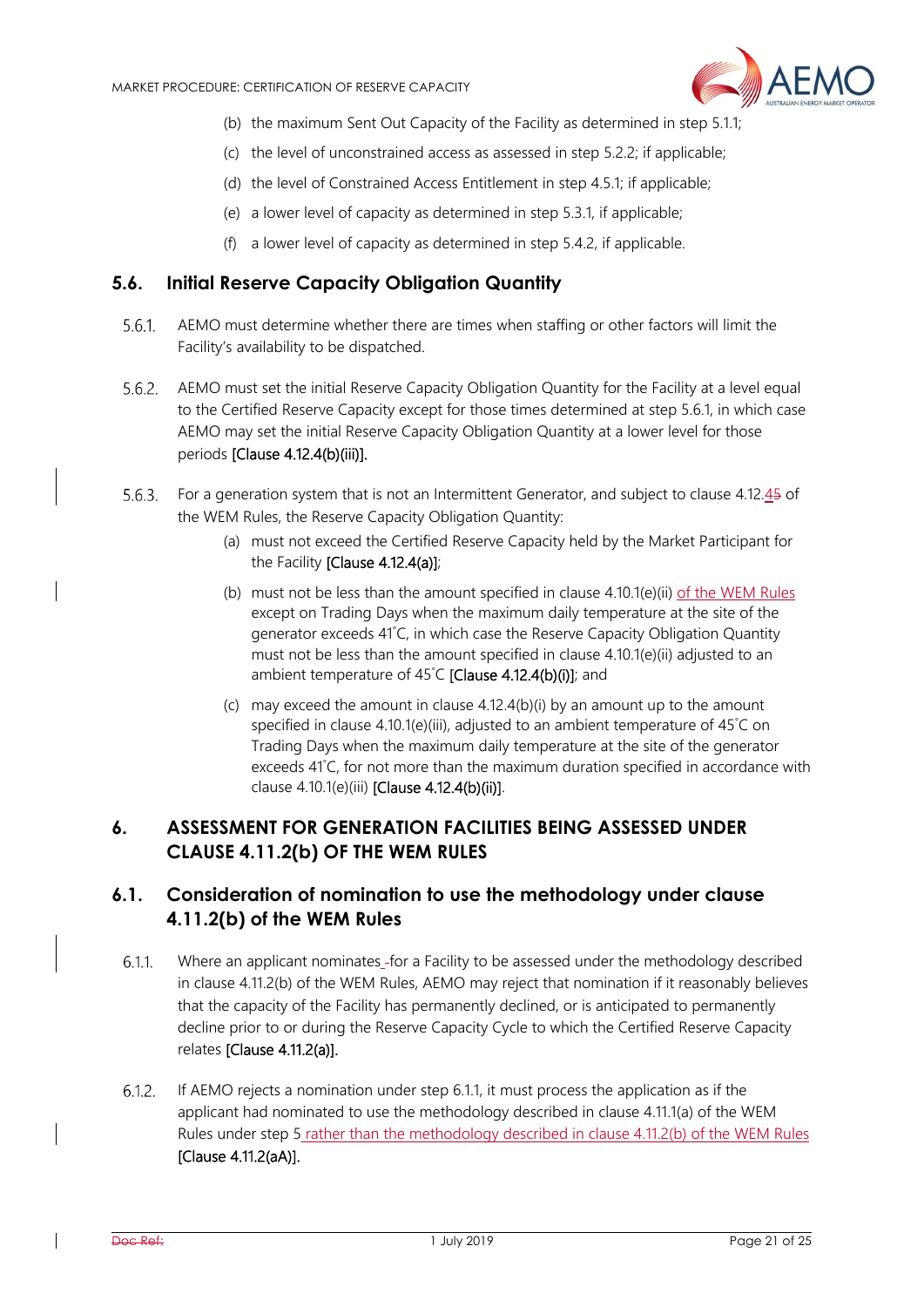

#### **6.2. Network access assessment**

- AEMO must assess the evidence of network access provided by the applicant including that the 621 Facility will be entitled to have access from a specified date<sup>10</sup> [Clauses 4.10.1(bA)(ii) and 4.11.1(bA)].
- Where the Facility is not a Constrained Access Facility, AEMO must assess evidence of the level of unconstrained access and details of any constraints that may apply [Clause 4.11.1(bA)(ii)]. If applicable AEMO will undertake the process in step 4.8 of this Market Procedure.
- Where the Facility is a Constrained Access Facility AEMO must assess details of any constraints that may apply [Clauses 4.11.1(bA)(i)]. If applicable AEMO will undertake the processes in step 4.5 and step 4.8 of this Market Procedure.
- For a Facility that will be subject to a Network Control Service Contract, AEMO must not assign Certified Reserve Capacity in excess of:
	- (a) the Constrained Access Entitlement of the Facility at the date and time specified in clause 4.1.12(b) of the WEM Rules, if applicable; or
	- (b) the capacity that AEMO believes that Facility can usefully contribute given its location and any network constraints that are likely to occur [Clause 4.11.1(g)].
- If AEMO requests a Network Operator to confirm data or information under clause 4.11.5(a) of the WEM Rules, it must not provide information to the Network Operator that was provided to it as part of an application for Certified Reserve Capacity, except with the permission of the applicant.
- Step 6.2.5 does not apply if AEMO must provide information under clause 4.10A.6(a) of the WEM Rules.

# **6.3. Assessment of Independent Expert Report**

- AEMO must assess the accuracy of an independent expert report provided under clause 4.10.3 of the WEM Rules. This assessment may consider the following factors:
	- (a) the configuration of the Facility that was used to develop the report;
	- (b) the level of network access available, or expected to be available, to the Facility as assessed in step 6.2.1;
	- (c) the observed sent out generation of similar Facilities, if applicable;
	- (d) any restrictions on the availability of the Facility, as specified by the applicant under clause 4.10.1(g) of the WEM Rules; and
	- (e) any other factors that AEMO considers relevant.
- If in step 6.3.1, AEMO reasonably considers the independent expert report to be inaccurate, it may determine alternative estimates of the expected energy that would have been sent out by the Facility had it been in operation with the configuration proposed in the application for Certified Reserve Capacity to be used in the Relevant Level Methodology [Appendix 9, Step 10].

<sup>&</sup>lt;sup>10</sup> The specified date must be prior to when the Facility, or part of the Facility, will have completed all Commissioning Tests and be capable of meeting Reserve Capacity Obligations in full [Clause 4.10.1(c)(iii)(7)].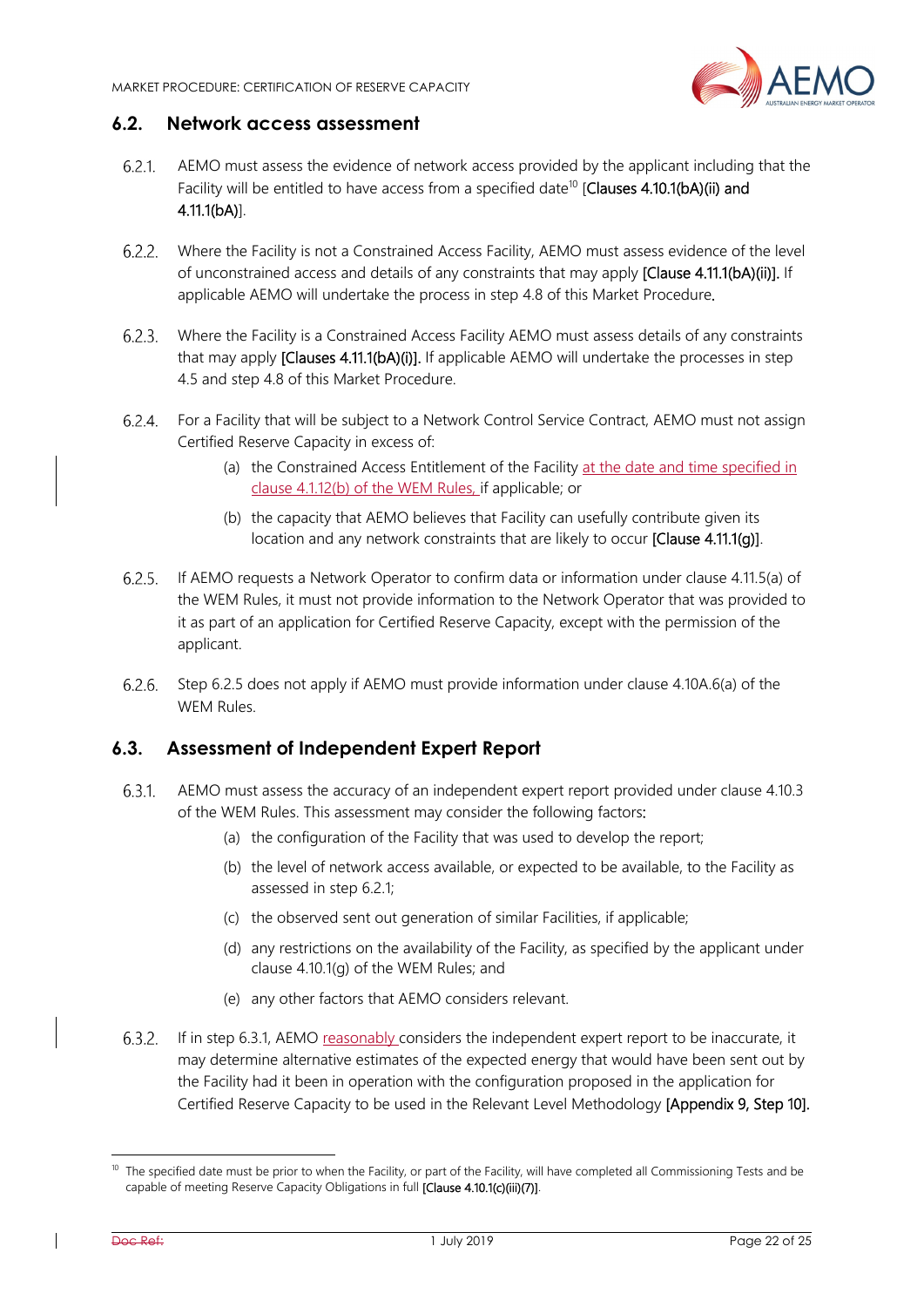

# **6.4. Assignment of Certified Reserve Capacity**

- 641 AEMO must assign a quantity of Certified Reserve Capacity equal to the minimum of:
	- (a) the Relevant Level, determined in accordance with the Relevant Level Methodology prescribed in Appendix 9 of the WEM Rules;
	- (b) the level of unconstrained access assessed in step 6.2.2, if applicable; and
	- (c) the level of Constrained Access Entitlement in step 4.5.1, if applicable [Clause 4.11.1(bA)(i)];

but subject to any other relevant principles in clause 4.11.1 of the WEM Rules.

#### **6.5. Initial Reserve Capacity Obligation Quantity**

- $6.5.1$ AEMO must set the initial Reserve Capacity Obligation Quantity to zero for an Intermittent Generator [Clause 4.12.4(aA)].
- AEMO must set the initial Reserve Capacity Obligation Quantity for a generation system other than an Intermittent Generator in accordance with clause 4.12.4(b) of the WEM Rules.

#### **7. ASSESSMENT FOR DEMAND SIDE PROGRAMMES, OR INTERRUPTIBLE LOADS OR DISPATCHABLE LOADS**

#### **7.1. Assessment of availability restrictions**

- $7.1.1.$ AEMO must assess the availability limits specified by the applicant under clause 4.10.1(f) of the WEM Rules and must reject any application where the specified availability limits are less than the minimum requirements specified in that clause. AEMO will reject applications where the notice period is greater than 2 hours for a Demand Side Programme [Clause 4.11.1(c)(vi)].
- $7.1.2.$ AEMO must allocate each Facility to an Availability Class [Clause 4.11.4 and Appendix 3]. Demand Side Programmes will be allocated Class 2, unless available for all Trading Intervals.

#### **7.2. Facility capability assessment**

- $7.2.1$ AEMO must determine:
	- (a) the quantity of capacity that it reasonably expects to be available from the Facility during the periods specified in clause 4.10.1(f)(vi) of the WEM Rules, after netting off capacity required to serve the Minimum Consumption for each of the Facility's Associated Loads for the specified period [Clause 4.11.1(j)(i)]; and
	- (b) the amount by which the Facility could reduce its consumption, measured as a decrease from the Facility's Relevant Demand, by the end of one Trading Interval in response to a Dispatch Instruction requiring it to reduce consumption from the beginning of the Trading Interval at the ramp rate proposed for the Facility under clause 4.10.1(f)(vii) of the WEM Rules, for which purpose AEMO may have regard to the ramp rate proposed under clause 4.10.1(f)(vii) of the WEM Rules and any other information AEMO considers relevant [Clause 4.11.1(j)(ii)].
- $7.2.2.$ In determining the capacity in step 7.2.1, AEMO must have regard to the following information, as applicable:

 $\overline{\phantom{a}}$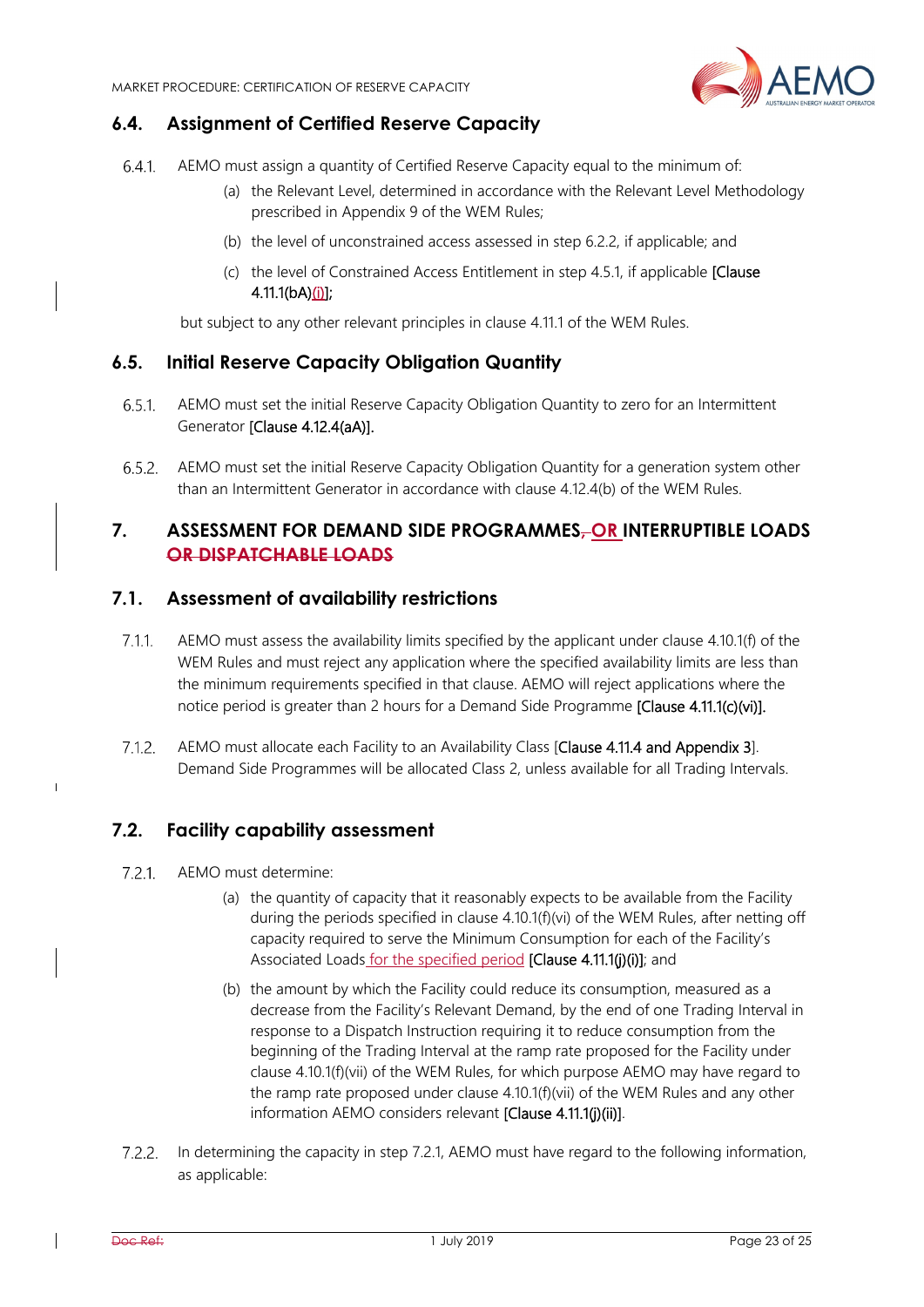

- (a) the previous performance of the Facility, where applicable, including the results of Reserve Capacity Tests;
- (b) evidence of contracts with Associated Loads provided by the applicant;
- (c) evidence that loads are being actively pursued to be associated with a Demand Side Programme;
- (d) the estimated Relevant Demand for the Facility, or loads that are expected to be associated with the Facility, determined in accordance with Appendix 10;
- (e) any restrictions on the availability of the Facility due to staffing constraints or any other restrictions, as specified by the applicant under clause 4.10.1(g) of the WEM Rules;
- (f) the proposed DSP Ramp Rate Limit provided according to clause 4.10.1(f)(vii) of the WEM Rules;
- (g) the history of the applicant in procuring DSM capacity; and
- (h) any other factors that AEMO considers relevant.
- 7.2.3. In making a decision in step 7.2.1, and without limiting the ways in which AEMO may inform itself in either case, AEMO may:
	- (a) seek such additional information from the Market Participant that AEMO considers is relevant to the exercise of its discretion;
	- (b) use information provided in reports or opinion on such reports related to the Facility submitted by:
		- i. the Market Participant specified under clause 4.27.3 of the WEM Rules; and
		- ii. any other person under clause 4.27.6 of the WEM Rules; and
	- (c) consult with any person AEMO considers suitably qualified to provide an opinion or information on issues relevant to the exercise of AEMO's discretion **[Clause**] 4.11.1B(c)(ii)].

# **7.3. Assignment of Certified Reserve Capacity**

Unless it has rejected the application under step 7.1.1, AEMO must assign Certified Reserve  $7.3.1.$ Capacity to a Facility equivalent to the quantity determined in step 7.2.1 but subject to any other relevant principles in clause 4.11.1 of the WEM Rules.

#### **7.4. Initial Reserve Capacity Obligation Quantity**

- $7.4.1.$ Subject to clause 4.12.45 of the WEM Rules, where AEMO establishes the initial Reserve Capacity Obligation Quantity to apply for a Facility for a Trading Interval:
	- (a) the Reserve Capacity Obligation Quantity must not exceed the Certified Reserve Capacity held by the Market Participant for the Facility; and
	- (b) except where otherwise precluded by clause 4.12.4 of the WEM Rules, the Reserve Capacity Obligation Quantity: